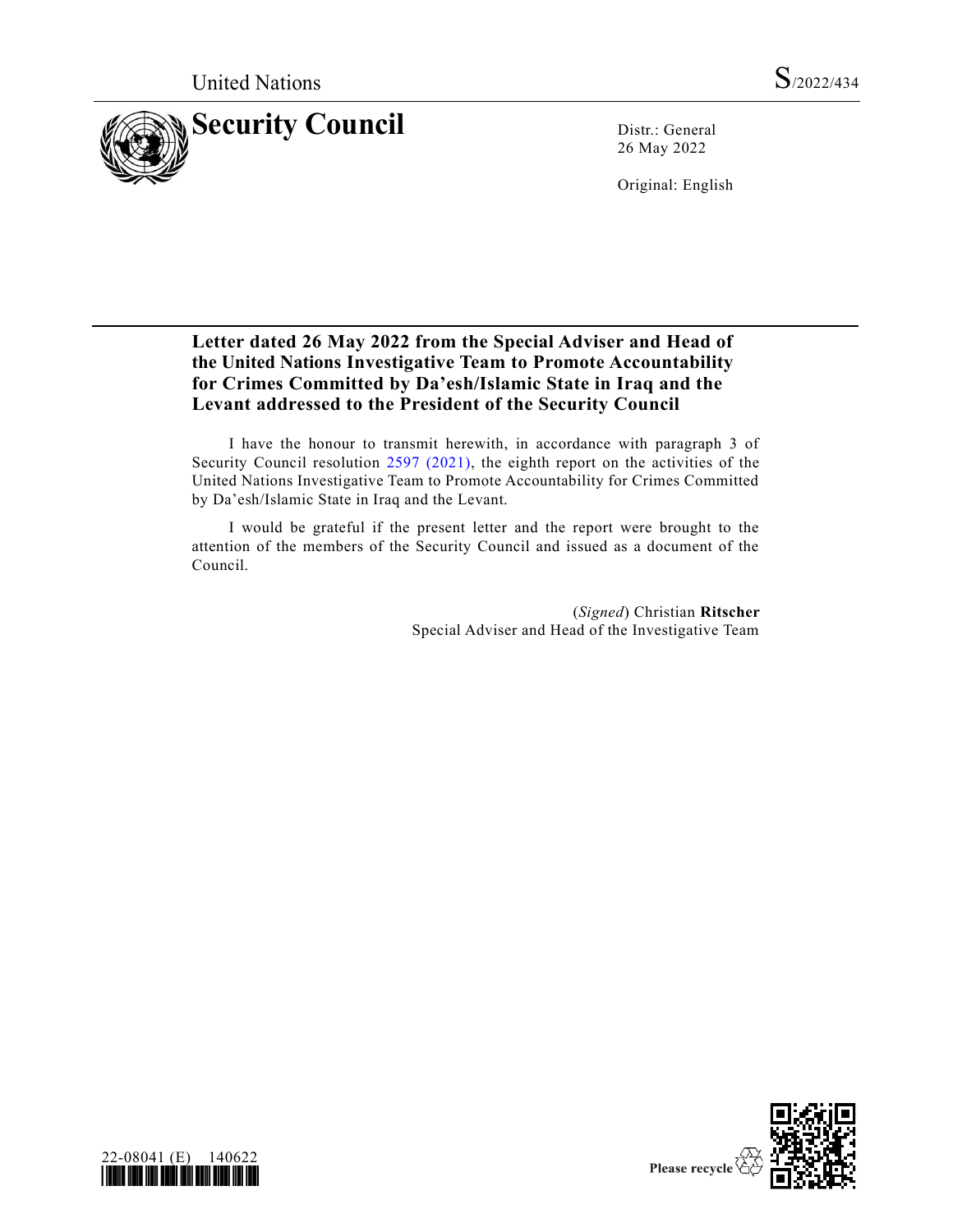**Eighth report of the Special Adviser and Head of the United Nations Investigative Team to Promote Accountability for Crimes Committed by Da'esh/Islamic State in Iraq and the Levant**

### *Summary*

The eighth report on the activities of the United Nations Investigative Team to Promote Accountability for Crimes Committed by Da'esh/Islamic State in Iraq and the Levant is submitted pursuant to Security Council resolution [2597 \(2021\).](https://undocs.org/en/S/RES/2597(2021))

The reporting period was marked by progress across all investigative lines of inquiry, including the completion of an initial case assessment report on the use of chemical and biological weapons by Islamic State in Iraq and the Levant (ISIL, also known as Da'esh) in Iraq. Notably, the Team identified internal directives and communications from leadership figures within the group, which regulated and incentivized the use of chemical weapons, including direct involvement at the highest levels in the provision of specific financial rewards to ISIL forces deploying such weapons. Financial, commercial and public sector infrastructure was deliberately misappropriated, including the University of Mosul, where ISIL established a centre of operations to produce chemical weapons. Testimonial evidence, medical records and clinical admissions data gathered in relation to the attack in Tazah Khurmatu on 8 March 2016 contain acute signs and symptoms among victims, consistent with exposure to a chemical agent.

Investigations into Bayt al-Mal, the central treasury department of ISIL, progressed rapidly during the reporting period. Initial findings indicate that Bayt al-Mal provided vital material and financial support for the group, inc luding managing payments from Diwan al-Jund, the group's ministry of the army, and specifically those units within the Diwan that are alleged to have committed international crimes. Overall, Bayt al-Mal was fundamental to the day-to-day operations of ISIL and central to the implementation of its objectives. Its responsibilities included the management of vast wealth generated from pillage and persecuting select minorities through theft, and the establishment of a localized yet robust financial system that supported the commission of international crimes.

To date, the Team has preserved and converted to usable digital formats over 4.5 million physical pages of documentary evidence at relevant courts across Iraq, up from 2.2 million pages at the end of the previous reporting period. The Team anticipates that, by the end of 2022, it will have supported the digitization of more than half of the total estimated number of pages of available paper documentary evidence relating to ISIL in Iraq, all of which was previously available only as perishable paper copies and at serious risk of degradation or loss.

In cooperation with the Mass Graves Directorate of the Martyrs Foundation and the Medico-Legal Directorate of the Ministry of Health, excavations at three mass grave locations at and around Hardan junction in Sinjar were completed in early March 2022. More than 50 bodies and multiple items of associated evidence were recovered at that site through the joint efforts of field experts. In addition, forensic archaeological excavations were completed in Sinjar town and around Badush ravine, the latter in relation to the execution of predominantly Shia detainees from Badush prison. The Team donated a laboratory information management system along with DNA matching software to the DNA identification laboratory of the Medical-Legal Directorate. That system, along with training on its use, is the single largest donation that the Team has made to the Iraqi authorities. The system enhances the authorities'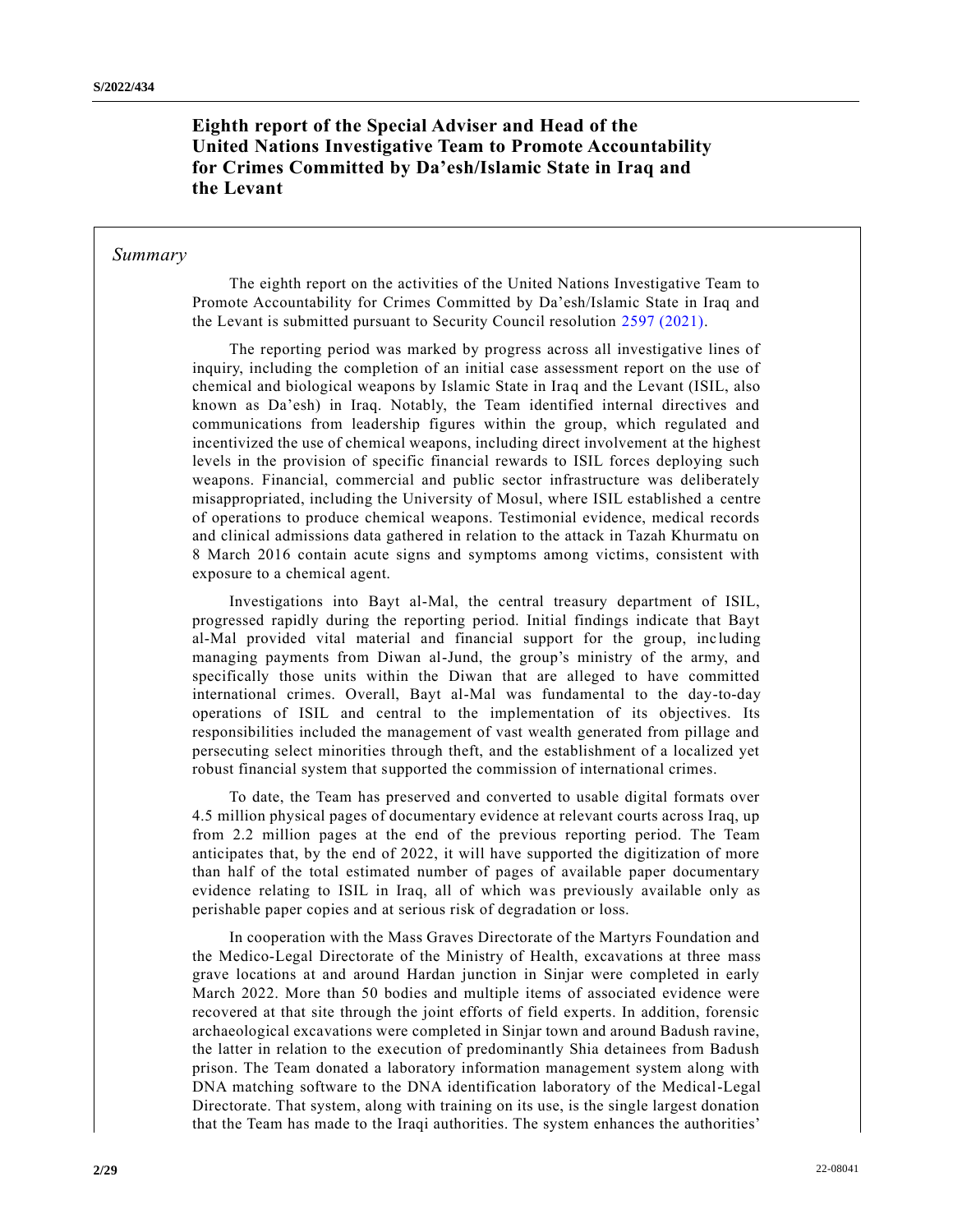ability to perform DNA matches at scale, with a view to accelerating the return of identified remains to their next of kin.

The provision of investigative services and other forms of support has strengthened the evidence base on which joint case-building activities can be conducted between the Team and members of the Iraqi judiciary. In that regard, support to Iraqi investigative judges and investigators in the development of case files for the prosecution of ISIL members for war crimes, crimes against humanity and genocide continued in the reporting period. The Team works with them on a regular basis in the identification of key perpetrator candidates for case-building and the preparation of specific case files. The Special Adviser, recognizing that the investigative work of the Team is shifting rapidly from structural investigations to the development of case files against perpetrators, established a dedicated case -building unit in order to facilitate and increase capacity in support of this priority and enhance cooperation in specific areas with the Iraqi judiciary.

The Team, consistent with its terms of reference, placed a particular emphasis on improving information-sharing with the Government of Iraq and the Iraqi judiciary during the reporting period. Accordingly, the Team sought to expand and deepen arrangements that had been put in place in 2021 with select members of the Iraqi judiciary that would allow for the sharing of information relevant to ISIL financing in Iraq. Furthermore, the Team presented the key findings of its investigations into crimes against the Yazidi community and against the personnel of Tikrit Air Academy to members of the National Coordinating Committee . Finally, the Team is working closely with the National Security Advisory to conclude an arrangement that would enable the Team to share information that would support the development by Iraq of application packages for Security Council sanctions listings and asset freezing efforts at the domestic level.

The Team continued to leverage technology and innovation to become more efficient in the processing, discovery and analysis of evidence. In that regard, the "Zeteo" project transitioned into full production mode, allowing the Team to gain insights into the digital evidence it has collected. So far, the application has successfully processed and indexed over 1,223 hours, or two months, of video and audio evidence relating to ISIL that are in the holdings of the Team. As a result, more than 30,000 unique human faces have been captured for use in matching efforts, a development that directly helps in identifying evidence that is potentially relevant to ongoing lines of investigative inquiry.

Finally, the Team further strengthened its ability to provide support to ongoing domestic legal proceedings in Member States, in cooperation with the Government of Iraq. The full roll-out of Zeteo is one concrete example of its efforts in that regard. A total of 15 Member States have requested assistance from the Team with respect to ongoing investigations and prosecutions. In response to a specific request, the Team supported the Swedish Prosecution Authority during the trial of a Swedish woman being tried for committing international crimes, particularly war crimes committed during her time with ISIL, ultimately resulting in a conviction. The support provided by the Team included expert testimony in relation to ISIL practices on the enlistment, conscription and use of child soldiers.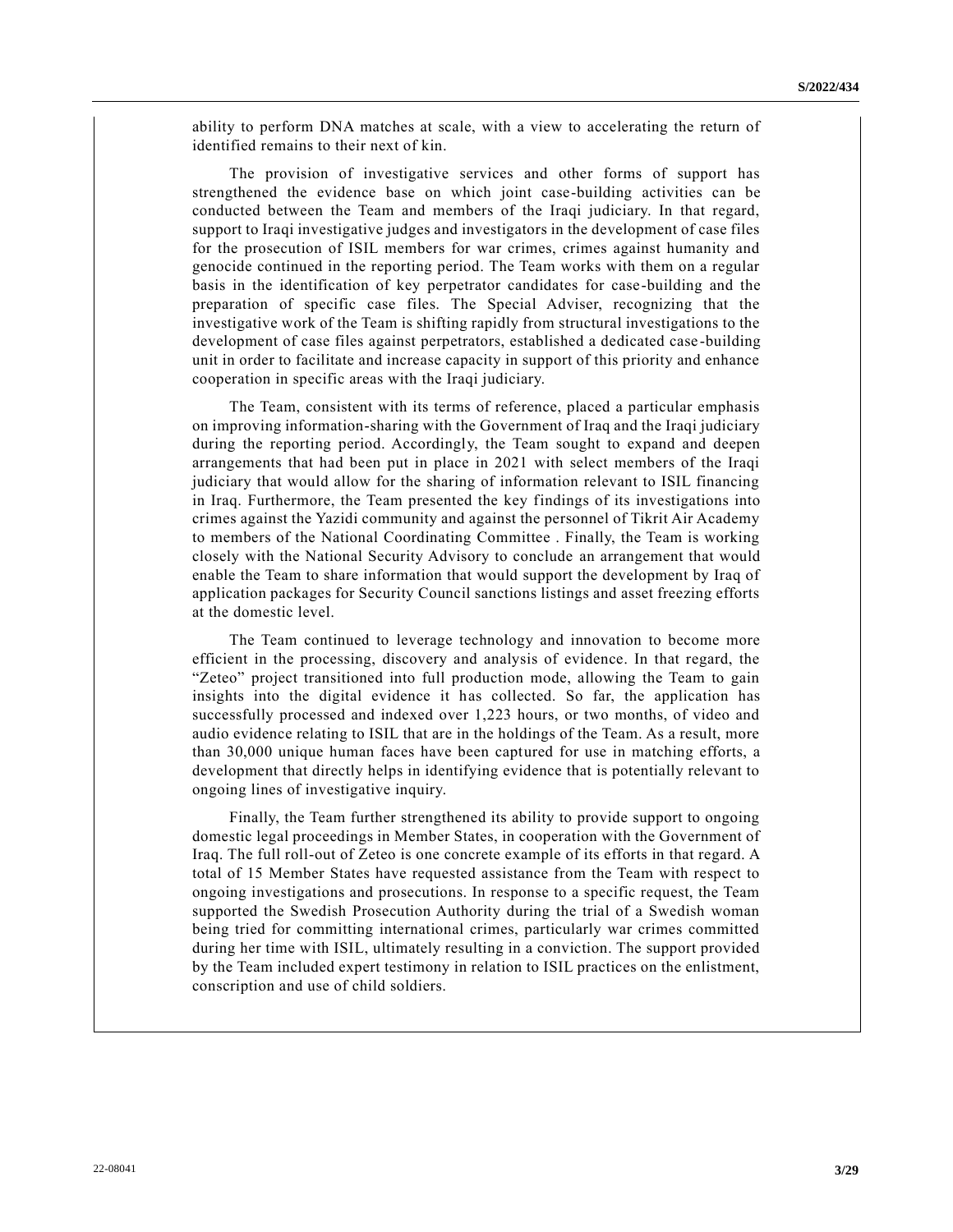# Contents

|       |                 |                                                                                      | $Page$ |
|-------|-----------------|--------------------------------------------------------------------------------------|--------|
| I.    |                 |                                                                                      | 5      |
| Π.    |                 |                                                                                      | 6      |
|       | A.              |                                                                                      | 6      |
|       | <b>B.</b>       | Specialized thematic units: mainstreaming expertise on key aspects of investigations | 12     |
|       | $\mathcal{C}$ . | Composition and facilities of the Investigative Team                                 | 14     |
| III.  |                 | Investigative activities: collection and storage of evidentiary material             | 15     |
|       | A.              | Documentary, testimonial and digital evidence collection                             | 15     |
|       | <b>B.</b>       | Excavation of mass graves and return of remains                                      | 16     |
|       | C.              |                                                                                      | 18     |
| IV.   |                 | Delivering accountability in collaboration with national actors                      | 19     |
|       | A.              | Engagement and cooperation with the Government of Iraq, including with the           | 19     |
|       | <b>B.</b>       |                                                                                      | 20     |
|       | C.              | Working in partnership with all elements of Iraqi society                            | 22     |
| V.    |                 |                                                                                      | 23     |
|       | A.              | Engaging Member States and providing support to ongoing national proceedings         | 23     |
|       | <b>B.</b>       | Ensuring coherence with United Nations system entities                               | 25     |
|       | C.              |                                                                                      | 25     |
| VI.   |                 |                                                                                      | 26     |
| VII.  |                 |                                                                                      | 27     |
| VIII. |                 |                                                                                      | 28     |
| IX.   |                 |                                                                                      | 29     |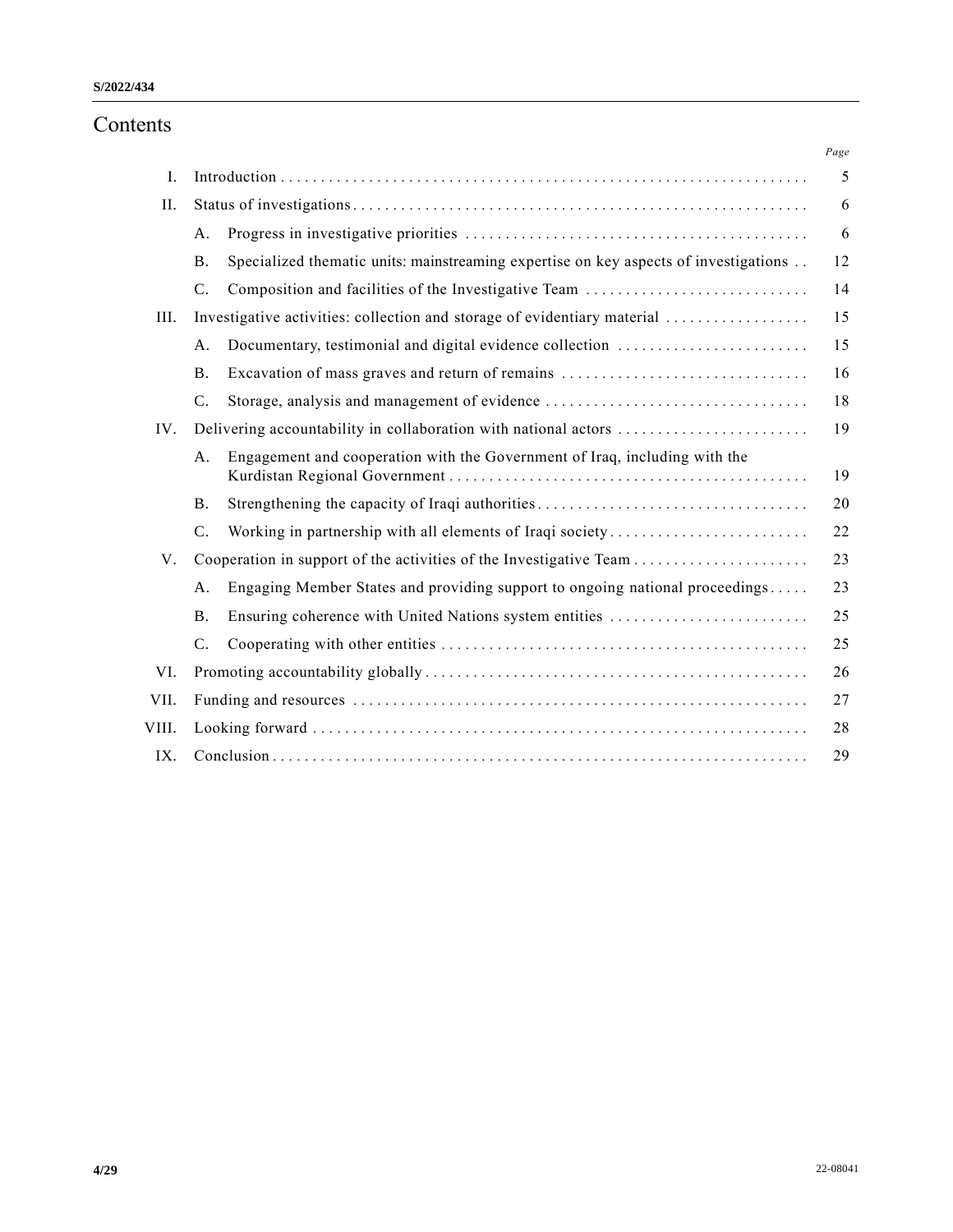## **I. Introduction**

1. The eighth report on the activities of the United Nations Investigative Team to Promote Accountability for Crimes Committed by Da'esh/Islamic State in Iraq and the Levant (UNITAD) is hereby submitted to the Security Council.

2. During the reporting period, the Investigative Team continued its investigations pursuant to its mandate to support domestic efforts to hold Islamic State in Iraq and the Levant (ISIL, also known as Da'esh) accountable for acts that may amount to war crimes, crimes against humanity and genocide. The work of the Team was conducted in accordance with Security Council resolution [2379 \(2017\)](https://undocs.org/en/S/RES/2379(2017)) and the terms of reference for the activities of the Team in Iraq [\(S/2018/118,](https://undocs.org/en/S/2018/118) annex), as approved by the Council on 13 February 2018. In line with paragraph 3 of resolution [2379 \(2017\),](https://undocs.org/en/S/RES/2379(2017)) the Special Adviser and Head of the Investigative Team has also continued to engage closely with survivor groups, national authorities, religious actors and non-governmental organizations in order to promote, both in Iraq and globally, accountability for crimes committed by ISIL and to work with survivors to ensure that their interests in achieving accountability for ISIL are fully recognized.

3. The reporting period was marked by progress across all investigative lines of inquiry. Following the finalization of case briefs, the initial investigative priorities of the Team – crimes against the Yazidi community, against the personnel of Tikrit Air Academy and against Badush prisoners – have pivoted towards the identification of perpetrators most responsible for these crimes, and the building of targeted case files in cooperation with the Iraqi judiciary. Investigations into the Rawi network, Bayt al-Mal (the central ISIL treasury) and the development and use of chemical and biological weapons by ISIL are also transitioning to the perpetrator-focused phase of the work. Efforts to conclude the remaining structural investigations continued, notably for the crimes committed against the Christian, Sunni, Kaka'i, Shabak and Shia Turkmen communities, with an initial case assessment regarding the crimes against the Christian community anticipated before the end of the next reporting period. The Team continues to pivot towards the development of case files, in partnership with the Iraqi judiciary, resulting in a greater portion of its investigative resources being focused on perpetrators and those most responsible for the crimes of ISIL.

4. There was a surge in the amount of evidence collected in support of these investigative lines during the reporting period, owing to working modalities returning to normal, and a corresponding increase in daily field deployments. Beyond the fieldwork of investigative units, the surge was driven by the implementation of key field-based, evidence-centric activities, such as the digitization and archiving of ISIL evidence, and the excavation of mass graves. Guided by international standards and empowered by cutting-edge technology, the Team further progressed in its datacentric approach to the intake, management and security of evidence in its holdings. Whereas before the processing of a piece of evidence through the evidence management life cycle could take weeks, the Team can now process evidence in a matter of days in order to have it in the evidence management system and available to analysts and investigators. Efforts to automate the discovery of relevant evidence in its holdings, notably through the Zeteo project (see [S/2021/974,](https://undocs.org/en/S/2021/974) paras. 81–83) and the use of artificial intelligence, have increased the range of relevant evidence that is available and reduced the need to rely on additional human resources for labourintensive tasks.

5. The Team remains grateful for the steadfast support of the Government of Iraq, the Iraqi judiciary and the authorities of the Kurdistan Regional Government in the implementation of its mandate. Led by the Special Adviser, the Team held a series of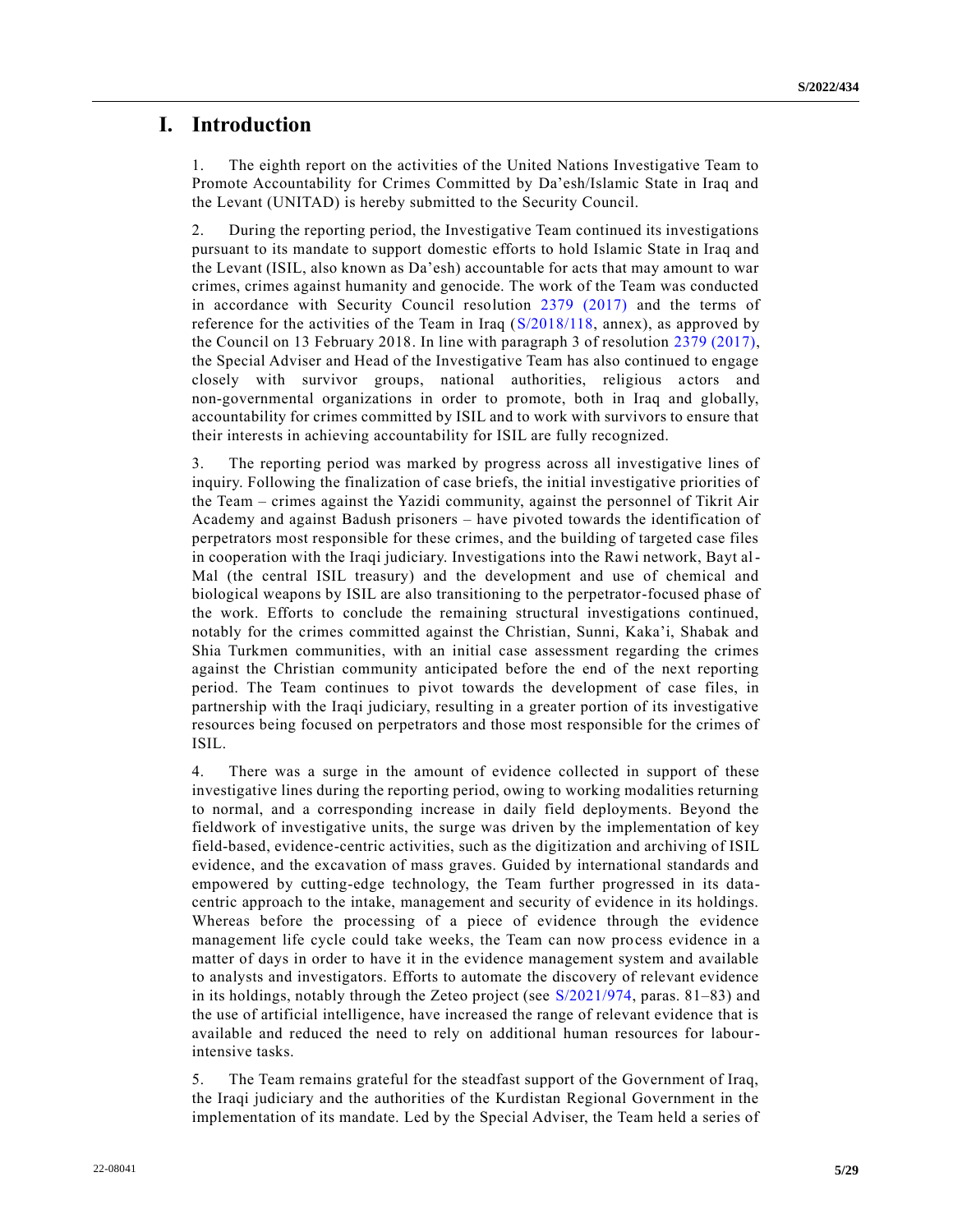special events, notably in New York and Berlin, during the reporting period so as to promote this close collaboration and shared progress towards the common aim of ISIL accountability. The Team also appreciates the support from Member States, many of which have contributed additional human and financial resources to assist the Team. It also continues to engage with the communities affected by such crimes and with local and international non-governmental organizations and international partners whose contributions remain invaluable and a cornerstone of its investigative and evidence collection efforts.

# **II. Status of investigations**

## **A. Progress in investigative priorities**

6. The Team achieved a number of landmarks during the reporting period in its lines of inquiry into crimes committed by ISIL. Drawing on six dedicated field investigation units and two thematic investigation units based in Baghdad, Dahuk and Erbil, the Team continues to maintain its capacity to undertake investigations in relation to crimes committed against all communities affected by ISIL crimes in Iraq, further strengthening an evidence base that is now being leveraged in support of domestic investigations and prosecutions.

7. The completion of an initial case assessment report on the development and use of chemical and biological weapons by ISIL in Iraq was one such landmark. The report builds on the four case briefs finalized during the previous reporting periods, addressing crimes committed against the Yazidi community in Sinjar beginning in August 2014; the mass killing of unarmed cadets near Tikrit in June 2014; crimes committed by ISIL in and around Badush prison near Mosul in June 2014; and the al-Rawi network and the facilitation of ISIL financing. In addition, the Team anticipates completing the case assessment report on the crimes against Christians in the upcoming months.

8. The Supreme Judicial Council of Iraq, and specifically the Chief Justice an d Head of the Supreme Judicial Council, remains a critical partner in supporting the investigative activities of the Team. Investigative judges and investigators from courts across Iraq equally deserve recognition in this regard. Their contribution has been an indispensable part of the investigative progress achieved over the reporting period, for which the Team is grateful.

9. During the reporting period, the Team was grateful to receive extrabudgetary support provided to advance many of the investigative and thematic priorities from Denmark, France, India and Slovakia.

### **Development and use of chemical and biological weapons by ISIL**

10. Investigations into the development and use of chemical and biological weapons by ISIL generated significant insights during the reporting period, contributing to the development and finalization of a substantive case assessment. Through missions to relevant sites, engagement with affected communities and cooperation with Iraqi authorities, particularly the Central Investigative Court of Rusafah and the Investigative Court of Tazah Khurmatu, the Team collected and preserved substantial volumes of testimonial, digital and documentary evidence of crimes committed in relation to the production and use of chemical and biological weapons.

11. Evidentiary analysis was focused on the identification of suspects and investigative linkages, with an emphasis on geospatial analysis. The evidence collected was examined for further insights as to motivation and intent, including references to the ideology of ISIL and predecessor groups and evidence of internal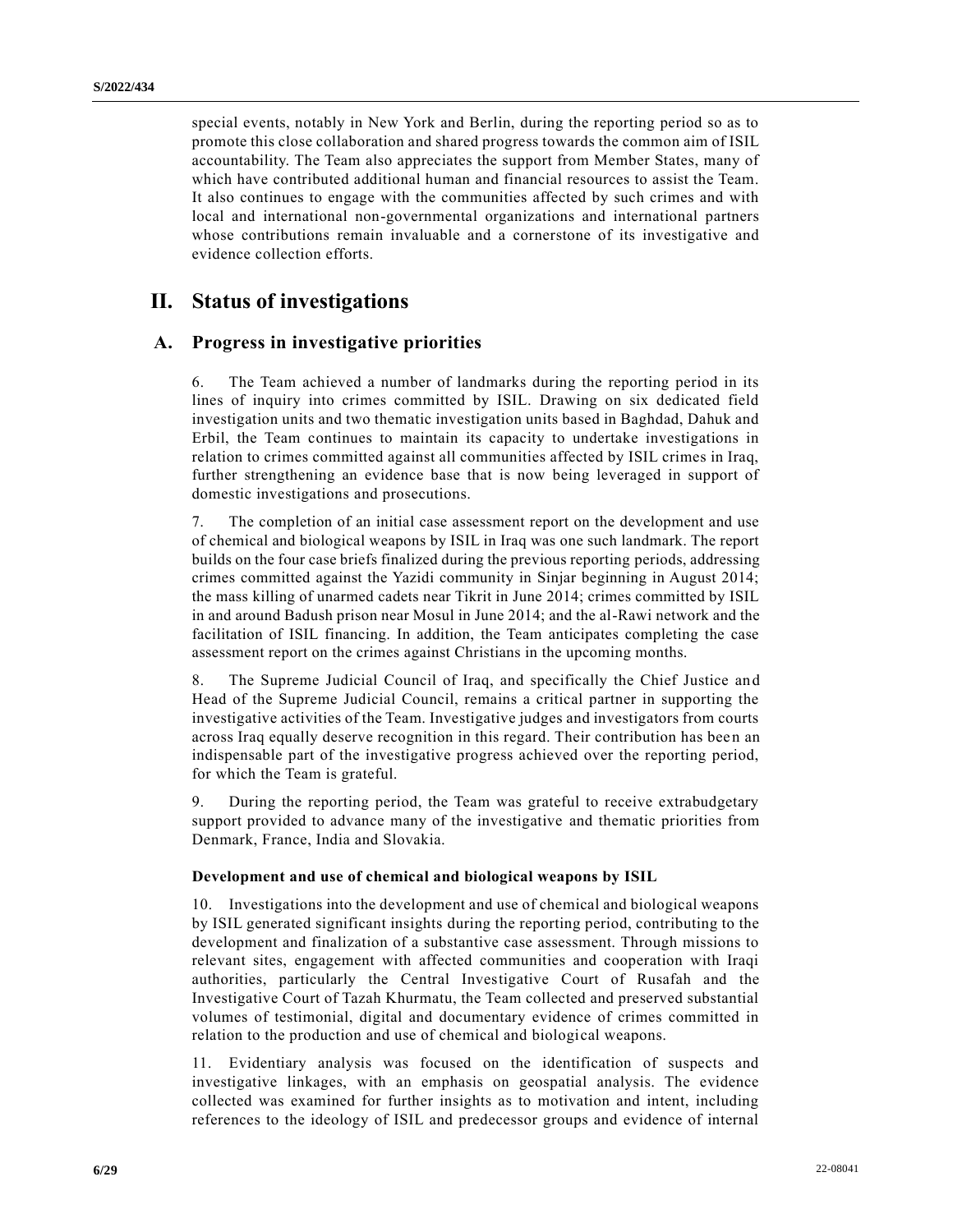communications with a bearing upon the actions and objectives of the group. Efforts in this regard led to the identification of internal directives from leadership figures within the group, which regulated and incentivized the use of chemical weapons. Specifically, the examination of ISIL communications confirms direct involvement at the highest levels in the provision of specific financial rewards to ISIL forces deploying such weapons. ISIL records also depict a sophisticated system of internal control over the development and delivery of military material. Evidence also points to instrumental individuals being responsible for the development of specific chemical and biological capability, including but not limited to the use of sulphur mustard, chlorine, ricin and clostridium botulinum.

12. Furthermore, financial, commercial and public sector infrastructure was deliberately misappropriated by ISIL, including the University of Mosul, where a centre of operations to produce chemical weapons was established. Laboratories, specialized equipment, chemicals and other stores were seized and used by teams of scientific experts working for ISIL to develop sulphur mustard, ricin and chlorine. Certain testimonial evidence suggests ISIL interest in developing anthrax. The production methods employed by scientists were also reviewed, including accounts of experimentation on detainees in order to test agents to determine lethal dosages.

13. Investigations into the deployment of chemical weapons by ISIL to attack Tazah Khurmatu on 8 March 2016 revealed increasing numbers of potential victims, and extensive property and environmental damage. Testimonial evidence, medical records and clinical admissions data further contain acute signs and symptoms among victims, consistent with exposure to a chemical agent. Longer-term consequences of the use of chemical weapons in the vicinity remain under investigation, with ongoing health complications noted among residents, including accounts of chronic diseases and cancer, miscarriages, stillbirths and birth defects.

14. In the next phase of the investigation, the Team intends to look more closely at the underlying procurement system used by ISIL for these weapons. The analysis of the production, processes and standards of the chemical and biological weapons programme will continue along with a deeper analysis of the specific individuals linked thereto, including those involved in the administration of test doses of agents on detained persons.

#### **Crimes committed against the Christian community**

15. During the reporting period, the Team concentrated its efforts on investigating the takeover by ISIL of three Christian towns located in the Ninawa plains, namely, Qaraqosh, Karamlays and Bartalah, on 6 August 2014. The Team worked on reviewing ISIL propaganda to identify digital and documentary material showing ISIL attacks against Christians and churches in those three towns, obtaining tactical and operational military information relating to the ISIL attack on the Ninawa plains. The Team further identified the leadership and structure of the ISIL group responsible for the attack, and developed an order of battle report for the ISIL attack on the aforementioned towns.

16. Furthermore, the evidence base for the investigations into the crimes committed against the Christian community was significantly expanded during the reporting period through face-to-face interviews and screenings with survivors of ISIL crimes. Those developments have enabled the Team to gather testimonial evidence regarding socially sensitive topics such as the commission of sexual violence against, and the enslavement of members of, the Christian community by ISIL, as well as regarding forcible religious conversions. The Team implemented a survivor-centred approach and gave special consideration to integrating a gender perspective throughout the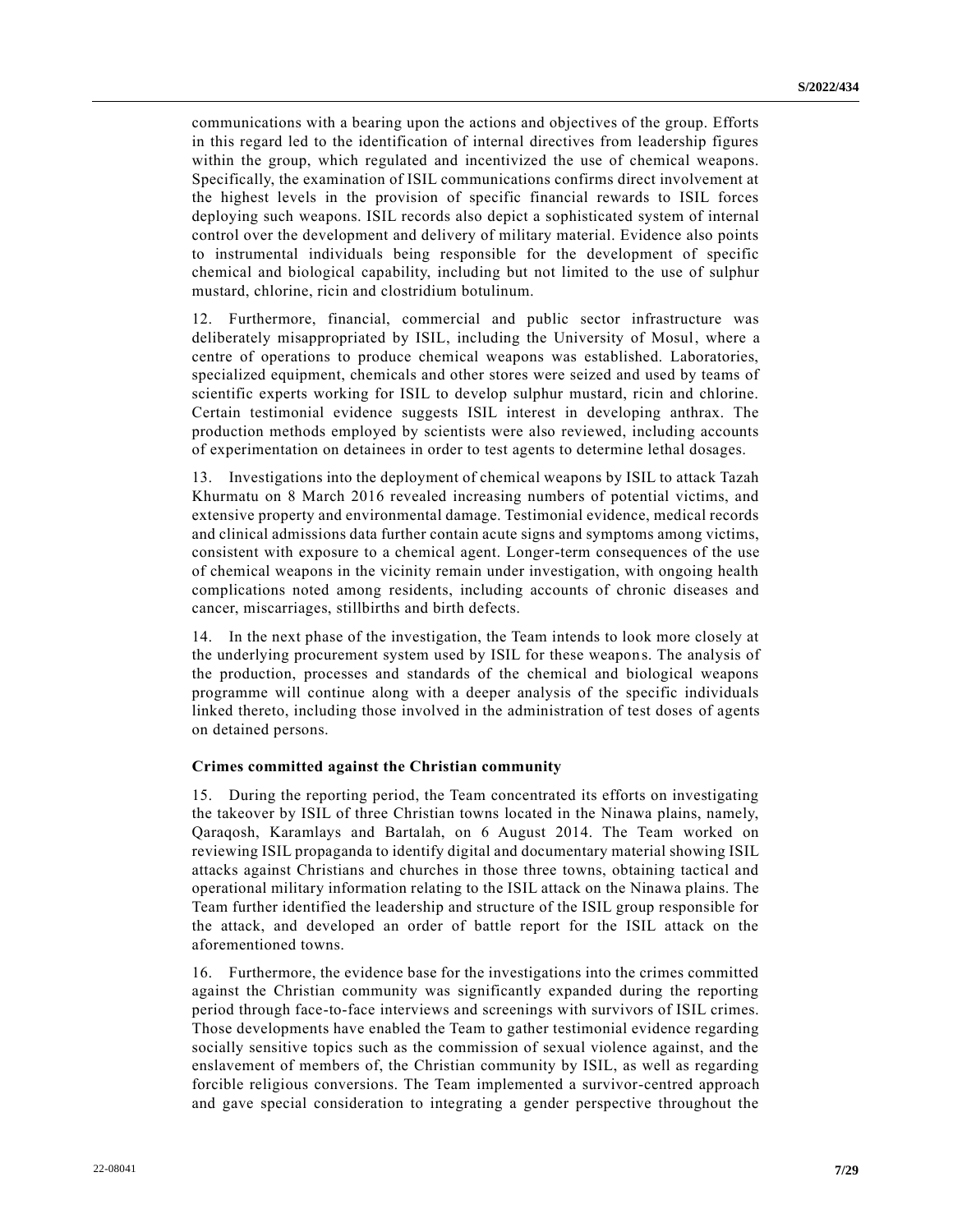investigation process, which allowed it to reach survivors of sexual and gender-based and other vulnerable survivors, despite challenging social constraints.

17. In parallel, the Team regularly visited several priority crime locations, namely, Qaraqosh, Karamlays, Bartalah, Mosul and Nimrud, where it engaged with the community and local religious leaders. That engagement has strengthened outreach and cooperation with highly regarded individuals within the Christian community, allowing for access to a greater number of Christian survivors of ISIL crimes, and has enabled the Team to gather new evidence relating to the destruction of Christian cultural and religious heritage sites and personal property, as well as to corroborate existing evidence in that regard.

18. With regard to cultural and religious heritage, the evidence gathered showed that ISIL destroyed, burned and, in some cases, utilized key Christian religious sites in the Ninawa plains and Mosul for their own purposes, as military training centres and as courts and hospitals. Those religious sites include Al-Tahira church and Mar Gorgis church in Qaraqosh, Santa Barbara Church/Monastery in Karamlesh, Mart Shmoni Church in Bartalah, Mar Bahnam and Mart Sarah Monastery in Khidr Ilyas, and Al-Tahira Chaldean church in Mosul, in addition to numerous other churches and religious sites. The evidence also supported the conclusion that ISIL deliberately targeted Christian symbols and icons such as crosses and statues of religious figures, as well as Christian scripture present at those sites. In many instances, ISIL left graffiti on the walls which used derogatory language specifically aimed at the Christian community.

19. The Team has also continued to dedicate considerable efforts towards the collation and review of digital and documentary evidence in its holdings to identify gaps remaining within the investigation. UNITAD identified evidence and information such as publications, public speeches and fatwas that were indicative of ISIL intent towards Christians, including internal directives that sanctioned the systematic targeting of Christians, their religious sites and their property. That information has enabled the Team to strategically focus on obtaining new evidence that is expected to bridge the gaps identified. In the same manner, the Team strengthened its relationship with both international and local interlocutors who were involved at an early stage in gathering testimonial, documentary and digital evidence that records the experience of the Christian community under ISIL occupation.

20. Evidence collected by the Team thus far has strengthened its preliminary findings that ISIL committed acts that potentially constitute international crimes against the Christian community in Iraq. The international crimes include, but are not limited to, the forcible transfer of populations, persecution, pillage, sexual vio lence and slavery, other inhumane acts such as forced religious conversions, as well as the intentional destruction of cultural heritage. Moving forward, the Team will be focused on identifying priority persons of interest who were directly implicated in the commission of these international crimes.

#### **Crimes committed in and around Tikrit**

21. During the reporting period, the Team focused on advancing the investigation into the crimes committed by ISIL against the civilian population of Tikrit and Alam. Key ISIL members, who were alleged to have played a prominent role in harassing, abusing and terrorizing the civilian population of those areas, have been identified. The collection and analysis of evidence regarding the mass killing of unarmed cadets and military personnel from Tikrit Air Academy in June 2014 continued. One priority area of the Team in this regard has been establishing additional links between that event and additional crimes committed in the Tikrit area.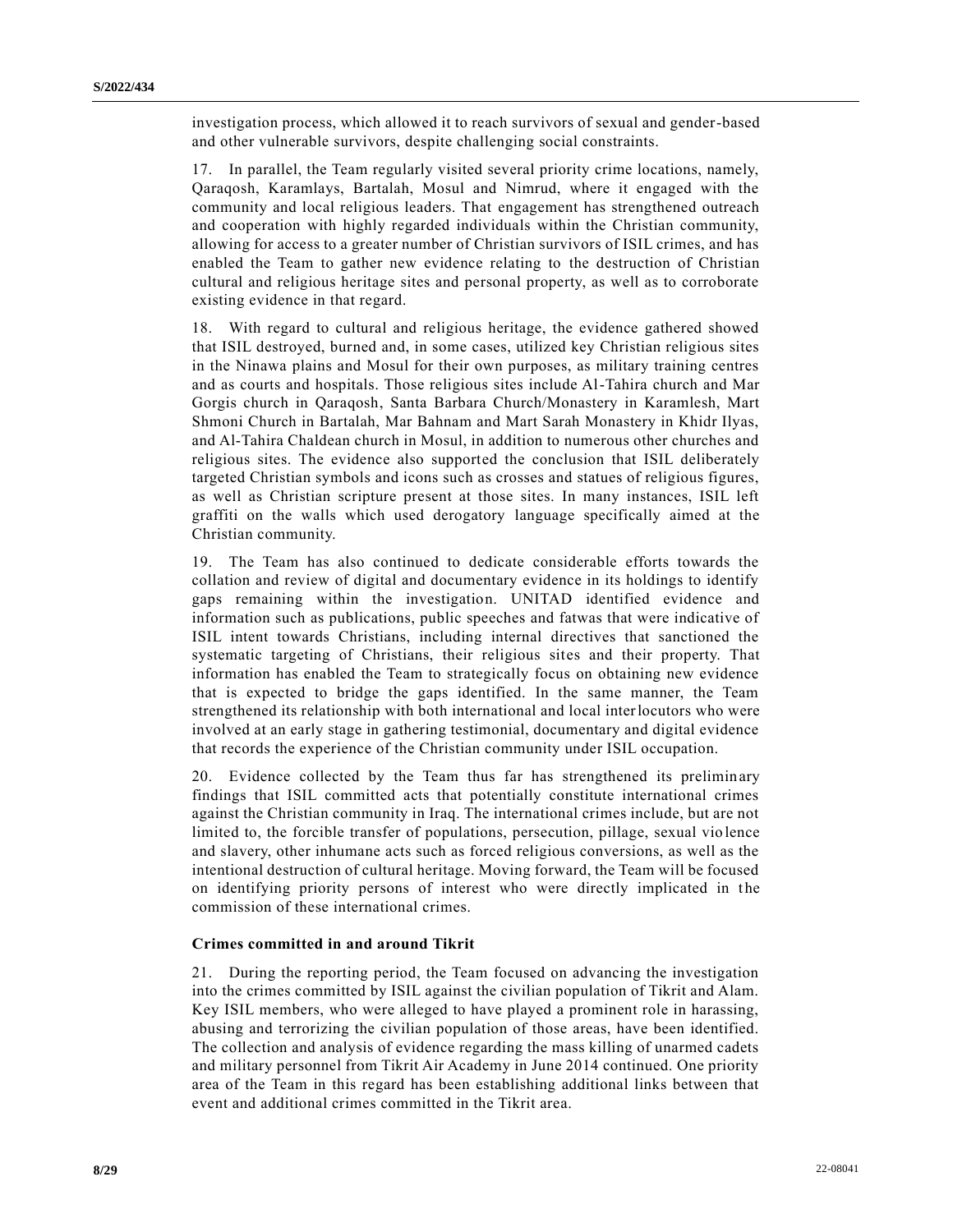22. Evidence collected to date indicates that, during the occupation of Tikrit and Alam between June 2014 and March 2015, ISIL systematically targeted those belonging – or perceived as belonging – to groups either opposing, not supporting, or not aligning themselves with ISIL ideology. Those groups included members of the Shia community, members of governmental authorities, such as employees of civilian institutions and their relatives, members of specific tribes, and those who had assisted the cadets and military personnel of Tikrit Air Academy. They were subjected to, inter alia, public executions, mistreatment, arbitrary detention, hostage-taking, persecution, pillaging of private and public property and the destruction of public property and of religious sites. The ensuing climate of uncertainty and terror led many civilians to flee to government-controlled areas.

23. Through testimonial evidence, the Team identified ISIL militia men who were in positions of authority in the areas of Tikrit and Alam at the time these crimes were committed or who were identified as direct perpetrators of the crimes committed. Evidence suggests a significant overlap between ISIL members suspected of having taken part in the massacre of Tikrit Air Academy cadets and military personnel and of targeting civilians in Tikrit and Alam.

24. Continued engagement with national authorities, particularly the Central Investigative Court of Rusafah and the Investigative Court of Salah al-Din, as well as with local communities, remains key to the investigation. That cooperation is particularly important for the collection of additional, up-to-date information and evidence, especially regarding the official number and identification of victims of the massacre of cadets and military personnel from Tikrit Air Academy. Such evidence will allow the Team to further analyse the crimes committed and their legal characterization.

### **Crimes committed against the Sunni community**

25. The Team advanced in its investigation of the crimes committed against the Sunni community, notably those against the Albu Nimr tribe who were targeted by ISIL because of their opposition to the group and proximity with Iraqi security forces. An increasingly comprehensive picture is developing of the two main incidents under investigation, namely, the execution of 15 members of the tribe ne ar a sink hole in the Tharthar desert, and the execution of around 48 members of the tribe at the road intersection in the Bakr neighbourhood of Hit, both of which took place in October 2014. Support from the Investigative Court of Karkh in Baghdad and the Central Investigative Court in Ramadi has been essential to advancing these investigative lines of inquiry.

26. Investigations have also allowed the Team to identify numerous additional incidents in which hundreds of members of the tribe were executed in separate events, mainly towards the end of 2014, in the area between Hit, Ramadi and Lake Tharthar in Anbar Governorate, notably the execution of 15 members of the police from Jami'ah police station in Hit. Witness testimony has also allowed the team to identify several other mass graves of Albu Nimr members executed by ISIL in the area. The Team is also collecting information on crimes against other members of the Sunni community in Anbar, including members of other tribes, as its investigation expands. A local town hall meeting held in Anbar in November 2021, co-hosted by the Governor, and attended by local authorities and representatives of affected communities, helped in this regard, enabling the Team to engage with tribal leaders and civil society representatives who have demonstrated a keen interest in providing information and referring numerous victims and potential witnesses of ISIL crimes. The support of tribal leaders and their knowledge of crime incidents, sites, witnesses and perpetrators is crucial and has enabled new lines of investigation.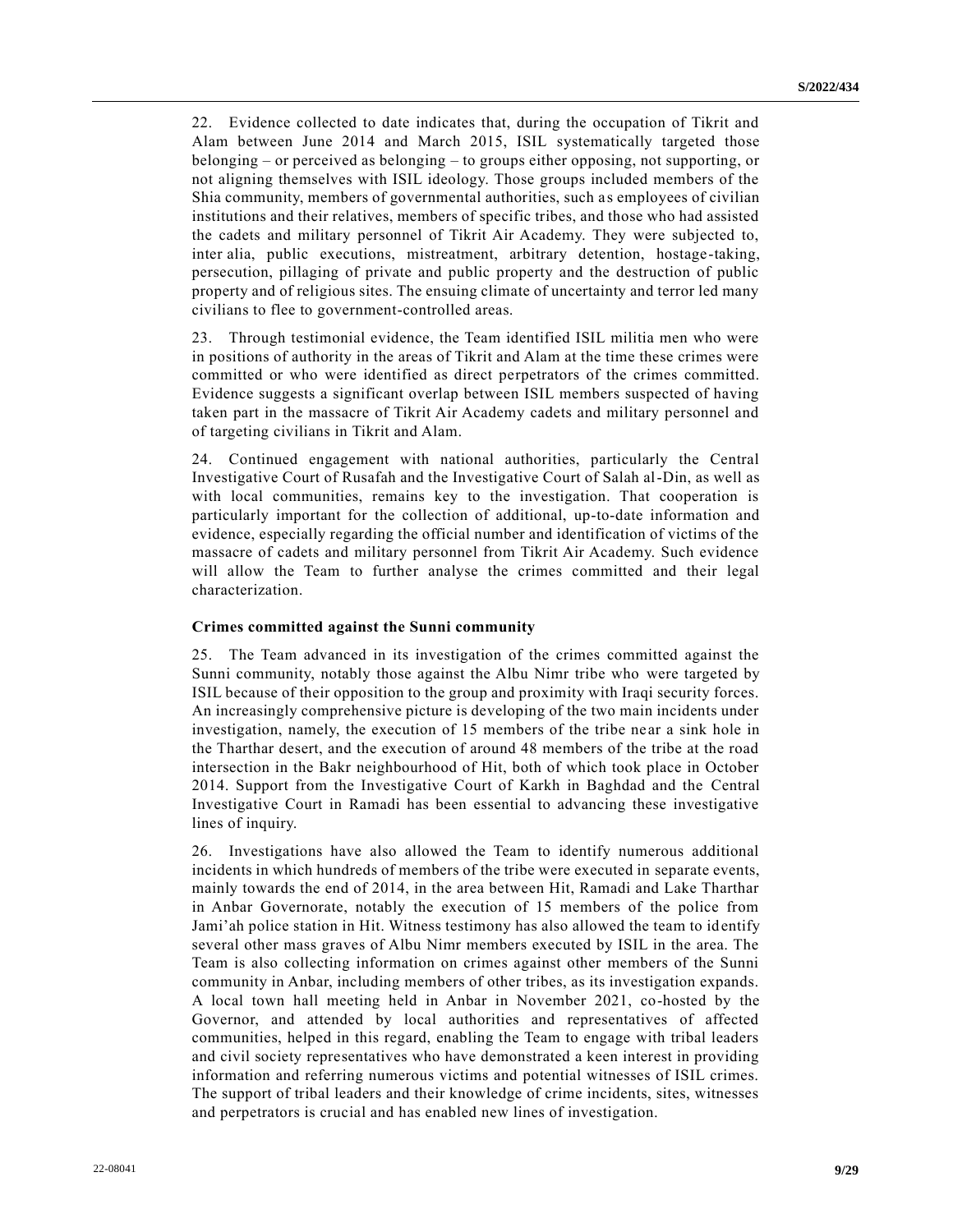27. The Team has carried out several witness interviews, including of family members of victims and community leaders, who have provided new evidentiary material including videos, photos and ISIL documents. Biographical data of ISIL members from Anbar and witness testimonies collected earlier by Iraqi authorities were received by the Team. Additional evidence was obtained through open-source research, including through the use of social media and satellite imagery. The collection of documents published by ISIL allowed the Team to start building a more comprehensive picture of ISIL command structures in the area and time period under investigation and to establish individual responsibility of perpetrators involv ed in specific crimes against Sunnis in Anbar.

28. Current efforts include further interviews of key witnesses, such as survivors and eyewitnesses to specific crimes. In addition, an agreement with key civil society partners is being explored, which could provide a framework for the acquisition of further information and evidence collected by local non-governmental organizations. Despite significant security challenges, the Team is planning to carry out field visits to engage with affected communities and inspect key areas where crimes took place and where mass graves were identified.

### **Crimes committed against Kaka'i, Shabak and Shia Turkmen communities**

29. The Team continued its analysis in relation to crimes committed by ISIL against Shabak, Kaka'i and Shia Turkmen communities in Iraq, including with regard to specific attacks against minority cultural heritage sites and campaigns of killing and enforced disappearance specifically targeting community members.

30. The Team collected additional testimonial evidence and continued to pursue leads in relation to suspected ISIL perpetrators linked to specific events. A significant number of additional survivors and witnesses have been identified by the Team, which initiated screenings and initial assessment for those with information of potential relevance to prioritized lines of inquiry. This expansion and deepening of the evidence base concerning crimes committed against the Shia Turkmen community was achieved through conducting a number of missions across Kirkuk and Ninawa Governorates to obtain physical and testimonial evidence from survivors and witnesses.

31. The collection of documentary evidence also expanded in relation to crimes against minority communities, with a specific focus on the collection and analysis of judicial files and civil society documentation in coordination with Iraqi authorities and judges in Kirkuk Governorate. As a result, hundreds of pages of documentary evidence from the Investigative Court of Tazah Khurmatu have been preserved. An additional number of previously concealed spiritual sites ("*Jamkhana*") of the Kaka'i community in Ninawa were also reported to UNITAD for the first time. Through its ongoing community engagement strategies, the Team maintained engagement and community confidence, with the newly reported sites now included in the substantive analysis.

32. The Team also undertook an extensive document review programme, using UNITAD evidence management tools, to identify and analyse internal records, communications and directives of ISIL pertaining to the commission of crimes specifically against minorities.

### **Crimes committed against the Yazidi community**

33. UNITAD has collected additional evidence which has been used to enhance the case brief with respect to attacks committed by ISIL against the Yazidi community in Sinjar, closing specific evidentiary gaps at priority sites, including Kuju, Solagh, the southern slopes of Mount Sinjar and the northern district of Sinjar. The evidence has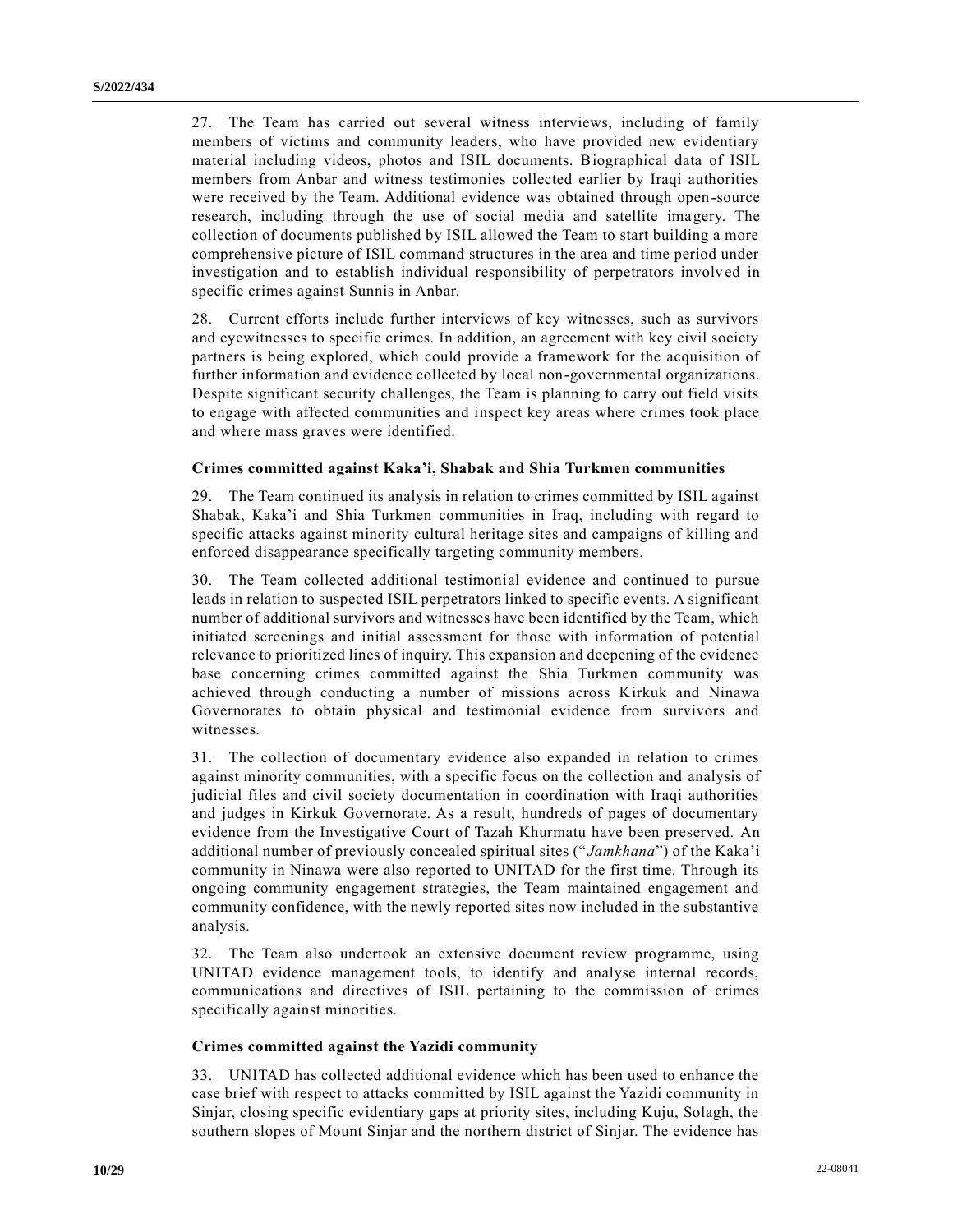strengthened the initial findings of the Team that these attacks constituted war crimes, crimes against humanity and genocide. The Team has also further developed its understanding of the ISIL perpetrator network which was behind the Sinjar attack and strengthened the cases against the key individual perpetrators identified as responsible for the attack on Sinjar and the subsequent killings, enslavement and other crimes committed against the Yazidi population of Sinjar.

34. The DNA identification of the victims of the Kuju and Solagh massacres has continued, with the human remains of an additional 41 individuals having been returned to their families on 9 December 2021 as part of a ceremony supported by the Team, which was conducted in accordance with Yazidi custom and religious practices.

35. Through the geographic expansion of these investigations, the Team has collected additional testimonial, documentary and digital evidence which has established the nature and scale of crimes committed against the Yazidi population of the northern and southern parts of Sinjar. Investigating crimes committed in Hardan was a high priority during the reporting period. With a view to securing for ensic evidence capable of corroborating evidentiary material already collected in the Hardan-related line of inquiry, the Team has provided in-depth support to Iraqi authorities in completing the excavation of three mass graves around Hardan junction. The excavation process began on 21 February and was completed on 7 March. Further investigative work is necessary following the preliminary forensic findings relating to the date of the deposition of the bodies.

36. With respect to its investigations into crimes committed in Sinjar, the Team has expanded the number of perpetrators identified to 2,326 and is currently reviewing the database in relation to some 152 foreign fighters who have been identified, as well as a dozen other priority perpetrators. In-depth case files have been developed in relation to eight primary persons of interest, which will be further elaborated upon in the next reporting period. In prioritizing the case-building of individual perpetrators, the Team is consulting with Iraqi authorities, including Kurdish entities such as the Commission for Investigation and Gathering Evidence, as well as with other Member States who are engaged in investigating and prosecuting ISIL perpetrators for their involvement in war crimes, crimes against humanity or genocide.

37. In parallel to the above-mentioned activities, the Team has diversified its lines of inquiry with respect to investigations into crimes committed against the Yazidi population in and around Tall Afar, including the mass killing of the Yazidi male captives who had been forcefully converted to Islam and were living together with their Yazidi families in captivity in and around Tall Afar until the end of April 2015, when an order was issued to separate those families. After their separation, the women and girls were sold or given to ISIL members and subjected to sexual violence and other types of abuse. The boys were taken to the battlefields and approximately 400 to 500 Yazidi men were killed and their bodies reportedly thrown in the Bir Aloo Antar sink hole, north of Tall Afar. The separation and subsequent killing of the men took place on or around 26 April 2015, following an order from the highest level of ISIL leadership, after several Yazidi captives had tried or managed to escape. Ove r and above the bodies of those Yazidi men, it is expected that the bodies of persons of other ethnicities, including the Shia and Sunni communities, were thrown into the sink hole by ISIL.

38. At present, the Team is also focusing on ISIL leadership and the hierarchical structure in Tall Afar, given that the ISIL base in Tall Afar played a central role in the killing of individuals at Bir Aloo Antar, as well as in other crimes committed against the Yazidi population of Sinjar, including the organization of the sexual slavery of the Yazidi women and girls, the training of Yazidi boys and adolescent males in the use of weapons, the launch of the attack on Sinjar and the subsequent killing of Yazidis who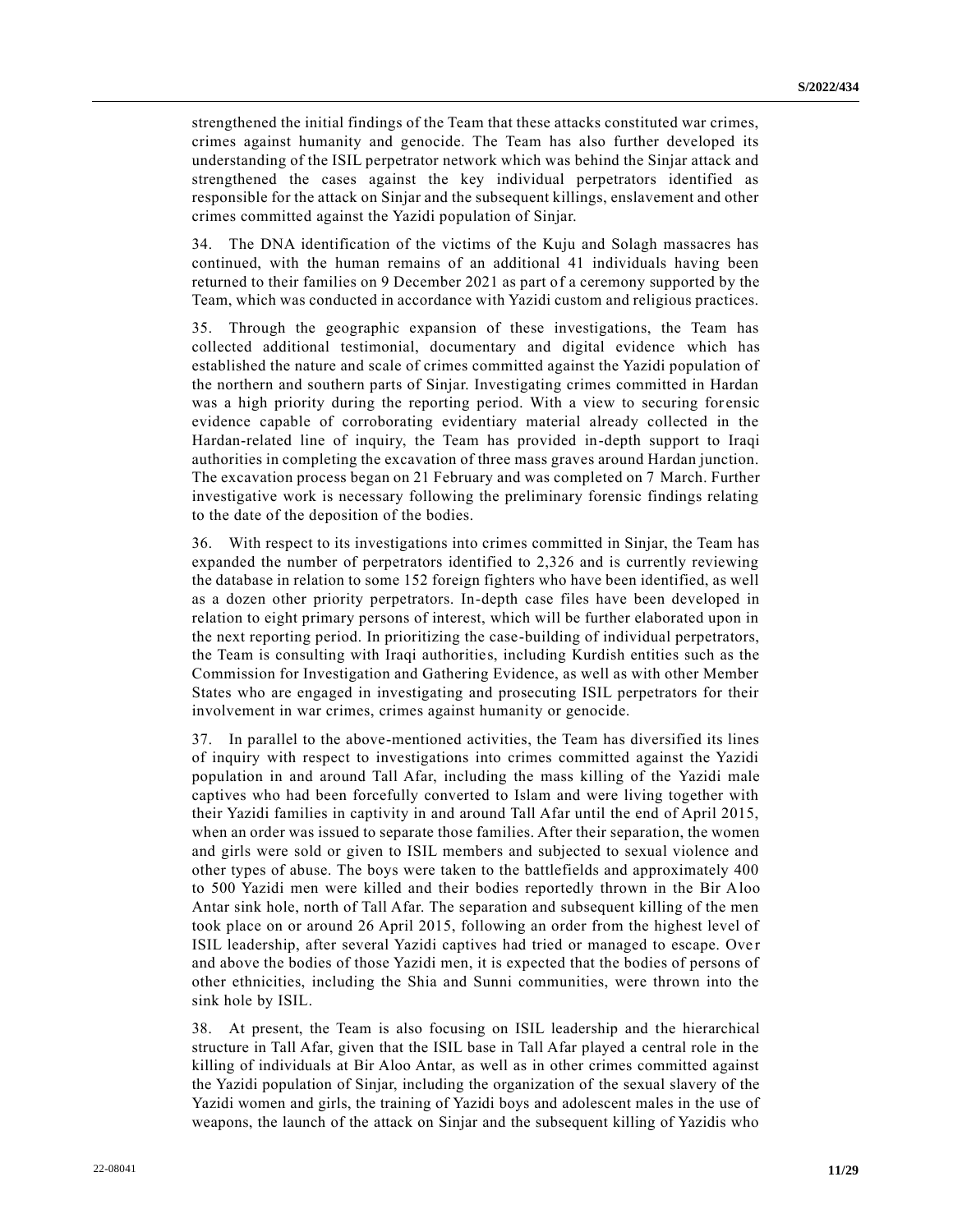were trying to escape on 3 August 2014 and the days thereafter. The Team is reviewing its holdings in order to fully determine which ISIL leaders had the most responsibility in Tal Afar. It has also identified several key witnesses and sources to further shed light on the senior leadership and key ISIL perpetrators who were operational in Tall Afar.

#### **Mass executions at Badush prison, north-west of Mosul**

39. The investigation into the mass execution of detainees at Badush prison on 10 June 2014 continued during the reporting period. Additional victims and witnesses have been screened and interviewed, which allowed the Team to gather more information on the event that targeted several hundreds of prisoners, predominantly Shia, in several locations. Even though the total number of victims remains uncertain, the investigative work undertaken over the past months has confirmed that approximatively 1,000 Shia prisoners were executed by ISIL during the attack. The Team continues to gather and analyse anti-Shia hate speech and ISIL doctrine-related data to better understand and explain the motive behind the attack by ISIL on Badush prison and its Shia prisoners.

40. The Team worked in close cooperation with the Mass Graves Directorate of Iraq of the Martyrs Foundation, which allowed it to conclude the excavation of the Badush Valley mass grave located only a few kilometres away from the prison, where 600 predominantly Shia prisoners were executed. The analysis of the extensive number of human remains and associated evidence recovered from these mass grave crime scenes is ongoing. Despite some security concerns, efforts are also under way to locate other mass grave sites identified by survivors, which contain the remaining prisoners. Cooperation with the Medico-Legal Directorate of the Ministry of Health also allowed the Team to advance the identification of victims' family members through DNA testing, which is still in its initial phase. Recent engagement with the Iraqi High Commission for Human Rights in Mosul should also allow the identification of additional victims and family members lined to Badush prison.

41. The Team continued to engage with the Counter-Terrorism Court of Ninawa in that investigation, particularly in identifying the perpetrators of the massacre, including those currently in custody.

## **B. Specialized thematic units: mainstreaming expertise on key aspects of investigations**

42. In parallel with the core investigative work of its field investigation units, the Team has continued to build its capacity in specialized cross-sectional areas, ensuring that investigative activities are conducted in line with international standards.

#### **Sexual and gender-based crimes and crimes against children**

43. The Team has significantly advanced its investigations into sexual and genderbased crimes committed by ISIL. During the reporting period, the Team conducted a considerable number of detailed interviews with Yazidi women and girls who were sexually enslaved and who, in addition to providing information on the slave trade, were able to provide valuable information regarding the perpetrators, including foreign terrorist fighters. The latter has proved particularly relevant for national jurisdictions that are conducting their own investigations into crimes allegedly committed by those individuals. For the first time, the Team also conducted interviews with elderly Yazidi women who were enslaved, including by being forced to perform manual and agricultural labour, but not subjected to sexual violence. This information broadens the scope of gender-based crimes and the understanding of the different ways in which Yazidi women were affected because of their gender outside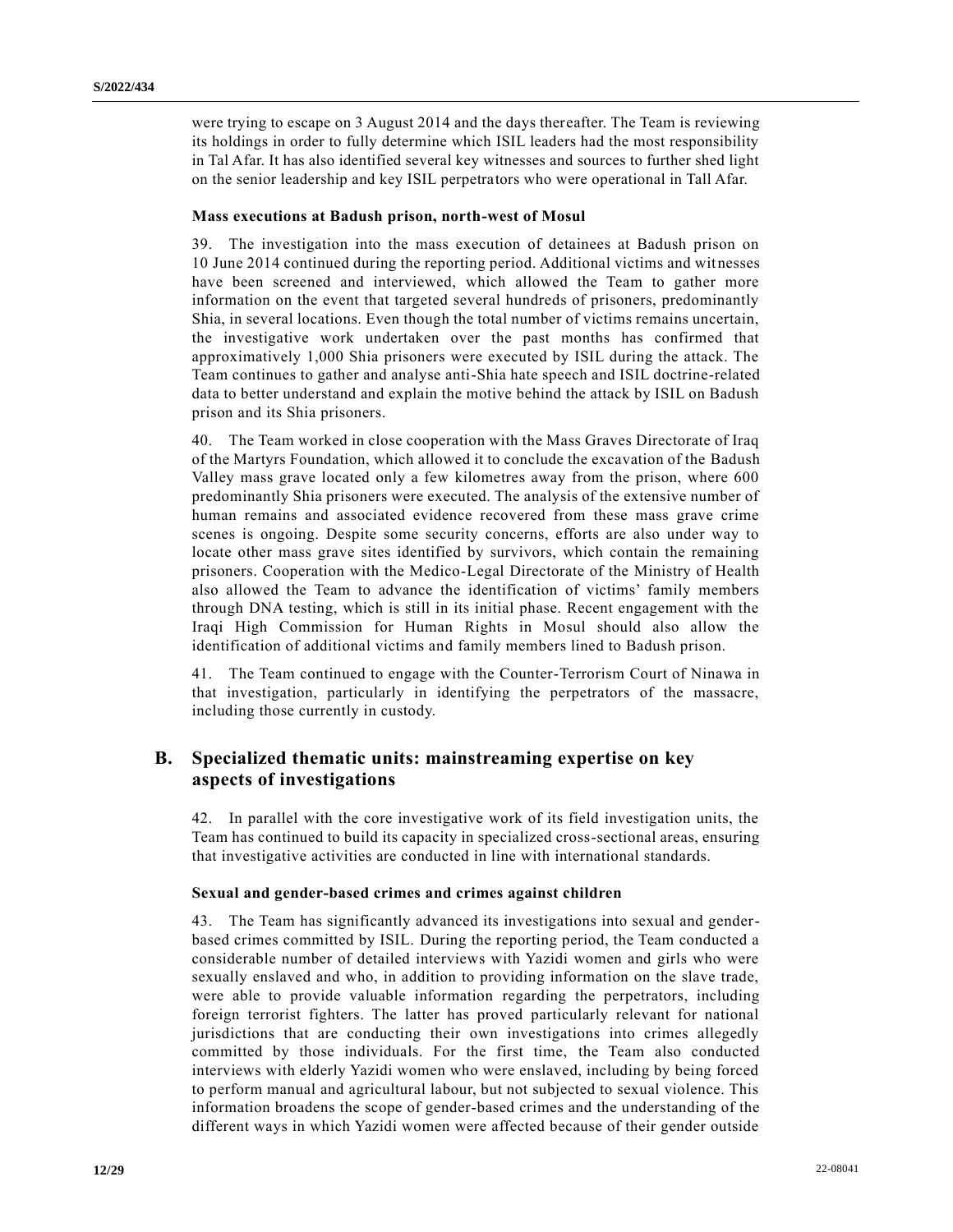the context of sexual crimes. This also confirms that, after gender, age was the main factor that ISIL used to determine whom to target for sexual violence. Elderly women, whom the group saw as lacking in "sexual value", were targeted only for labour.

44. During the reporting period, the Team also identified and conducted screenings with Shia Turkmen female survivors of sexual violence, including girls as young as 11, who were separated from their families and forced to marry ISIL fighters and sexually abused as result. Because of the stigma associated with sexual violence, the identification of these witnesses took a considerable amount of time, while the full, forthcoming interviews themselves will require particular expertise.

45. In the context of its investigation into crimes against children, interviews were conducted with Shia Turkmen boys who were conscripted by ISIL, which allowed for the identification of training and military camps and of perpetrators. More broadly, a thorough assessment of all available information on crimes against children was conducted to map out crime patterns and potential leads for future investigations. In this context, the Team identified specific avenues of inquiry for crimes against children from a variety of communities, including the Christian and Sunni communities, among which the enlistment of Sunni boys, who were particularly targeted by ISIL propaganda seeking to attract them to its ranks.

46. As previously reported, the Team has also started an investigation into crimes committed by ISIL against the lesbian, gay, bisexual, transgender and queer community. The social sensitivities of the topic, coupled with the security concerns of members of the community, present significant challenges for the documentation of these crimes. Investigative activities have nevertheless been conducted, including witness interviews, which materialized largely thanks to the cooperation from civil society organizations. Given that many of the executions of people perceived as being members of this community took place in Mosul in 2015 and 2016, the Team is now focusing its efforts on this specific geographical and temporal scope.

### **Financing of ISIL crimes**

47. Investigations into the central treasury of ISIL, Bayt al-Mal ("house of money"), continued during the reporting period, with an initial draft case assessment nearing completion. Initial findings of this assessment to articulate how Bayt al-Mal provided vital material and financial support for the group, including managing the paymen ts from Diwan al-Jund (the group's ministry of the army) and specifically those units within the Diwan that have been found to have committed international crimes. Overall, the treasury was fundamental to the day-to-day operations of ISIL, and central to the implementation of its objectives, including the management of wealth and establishment of a specialized financial system that enabled the group to conduct financial transactions and trades on a large scale.

48. Evidence has shown linkages between Bayt al-Mal and certain money service businesses, including those that provided significant support to the group. The Team has also catalogued more evidence on the material support provided by banks, notably those taken over by ISIL, and through money transfers (*hawalas*), especially in Mosul, to Bayt al-Mal and to the organization more broadly. Bayt al-Mal maintained control of the local financial services sector, thereby enabling its economic operations, including the conduct of transactions and other financial activity locally and globally by ISIL members and leadership.

49. Both the Investigative Court in Karkh and the Counter-Terrorism Court of Ninawa are critical partners for the Team and have made significant contributions in support of these investigations. Likewise, the Team remains committed to the provision of additional strategic reports to counterparts in the Iraqi judiciary, addressing the functioning of Bayt al-Mal among other topics relating to ISIL financing.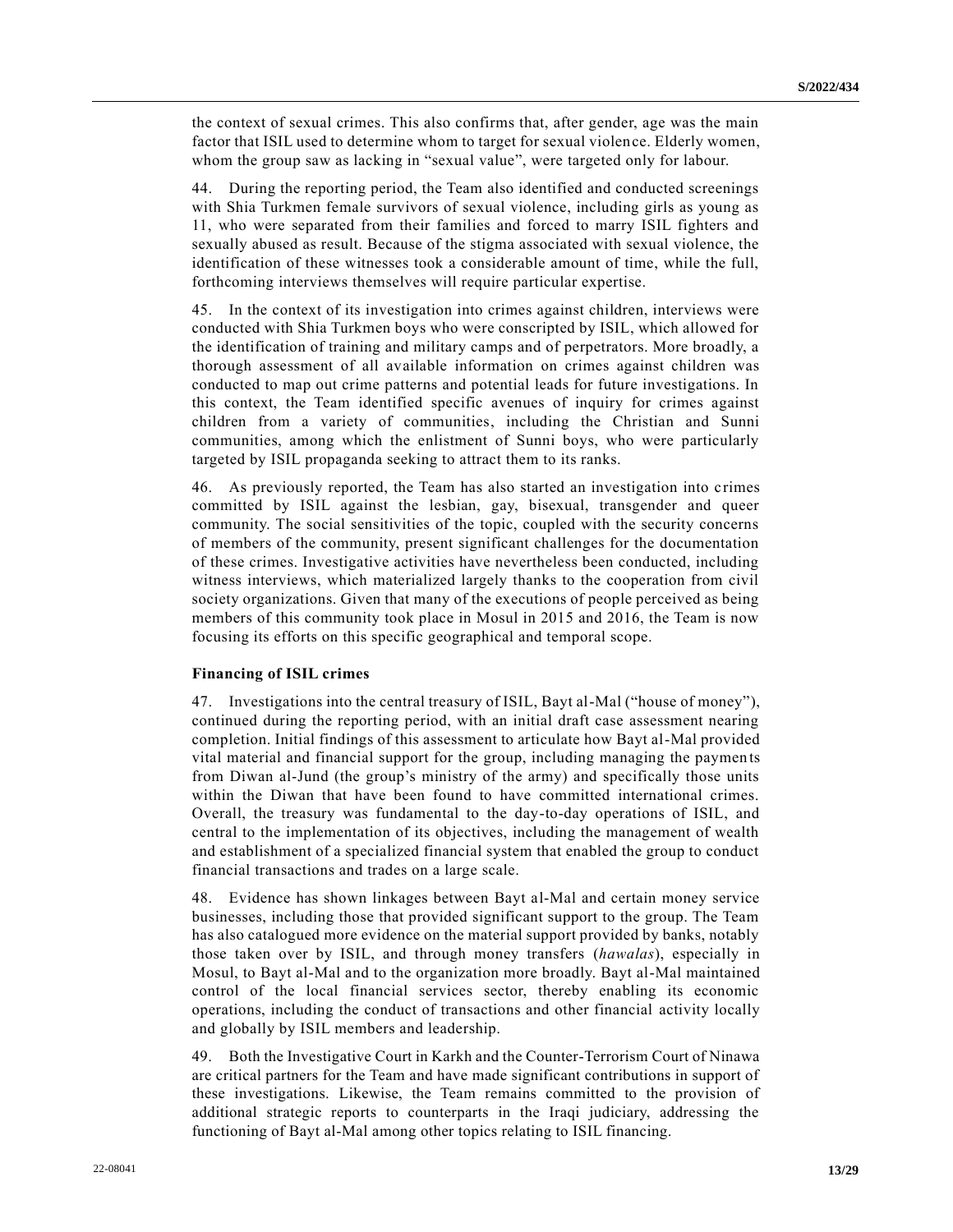50. In support of this investigation, the Team has continued to collect remittance transaction data related to those money service businesses and other economic entities that operated in Mosul under ISIL, including gold dealers, travel agencies and stored value payment card operators. Swathes of ISIL administrative documents have been forensically examined and the Team continued to collect testimonial evidence from those who have first-hand knowledge of ISIL financial activities.

51. In pursuit of more critical financial evidence to further determine the scope of the financial dimensions of the international crimes committed by ISIL in Iraq, the Team has sought dialogue with Member States who have been affected by criminal activities relating to the global financing of ISIL. The Team also contin ues to build cooperation with the banking sector and larger international financial services sector. Recognizing that the financial dimensions of war crimes is a topic not typically included in the global anti-money laundering and counter-terrorism financing framework, it further continues to build awareness around this type of international criminality, so that financial and economic actors may become more obvious subjects of interest in the wider global accountability framework for war crimes, crimes against humanity and genocide.

## **C. Composition and facilities of the Investigative Team**

52. The Team now benefits from a total of 254 personnel, including 174 staff members. Ensuring gender and geographical balance has remained a priority, including gender balance in senior management positions in the Team, with women presently accounting for 50 per cent of substantive and support staff. All regional groupings of the United Nations continue to be represented in the Team.

53. An extensive workforce planning exercise was concluded within the reporting period that mapped the current workforce of the Team and their skills, identified future skills demands, and triggered discussions as to how to best bridge gaps within the existing staffing structure and/or through additional, extrabudgetary support. The exercise has also taken into consideration non-staff personnel and staff hired through extrabudgetary funding, which the Team considered essential to have included in an expanded version of the gender parity statistics. To that end, the Team has progressed significantly in achieving gender parity for posts funded through extrabudgetary funding, and at present, 60 per cent of all such posts funded from extrabudgetary resources are occupied by women. Gender parity continues to be promoted across all parts of the Team's structure through the gender parity working group, which addresses gender-related issues with regard to recruitment, staff retention and the overall working environment.

54. In consultation with the Government of Iraq, the number of national experts appointed to the Team has further increased. By using extrabudgetary funding and filling remaining regular budget posts, it is anticipated that 6 additional national experts will shortly be appointed, taking the total number of Iraqi national experts serving with the Team to 27.

55. The Team returned to a normal staffing footprint in Iraq and usual in-person working modalities at the end of 2021. This has been supported through measures including providing staff with access to coronavirus disease (COVID-19) vaccines and booster shots in Iraq, in close collaboration with the United Nations Assistance Mission for Iraq (UNAMI) and the Government of Iraq.

### **Provision of expert personnel by Member States**

56. Member States have continued their support to the Team through the provision of expert personnel in accordance with paragraph 14 of Security Council resolution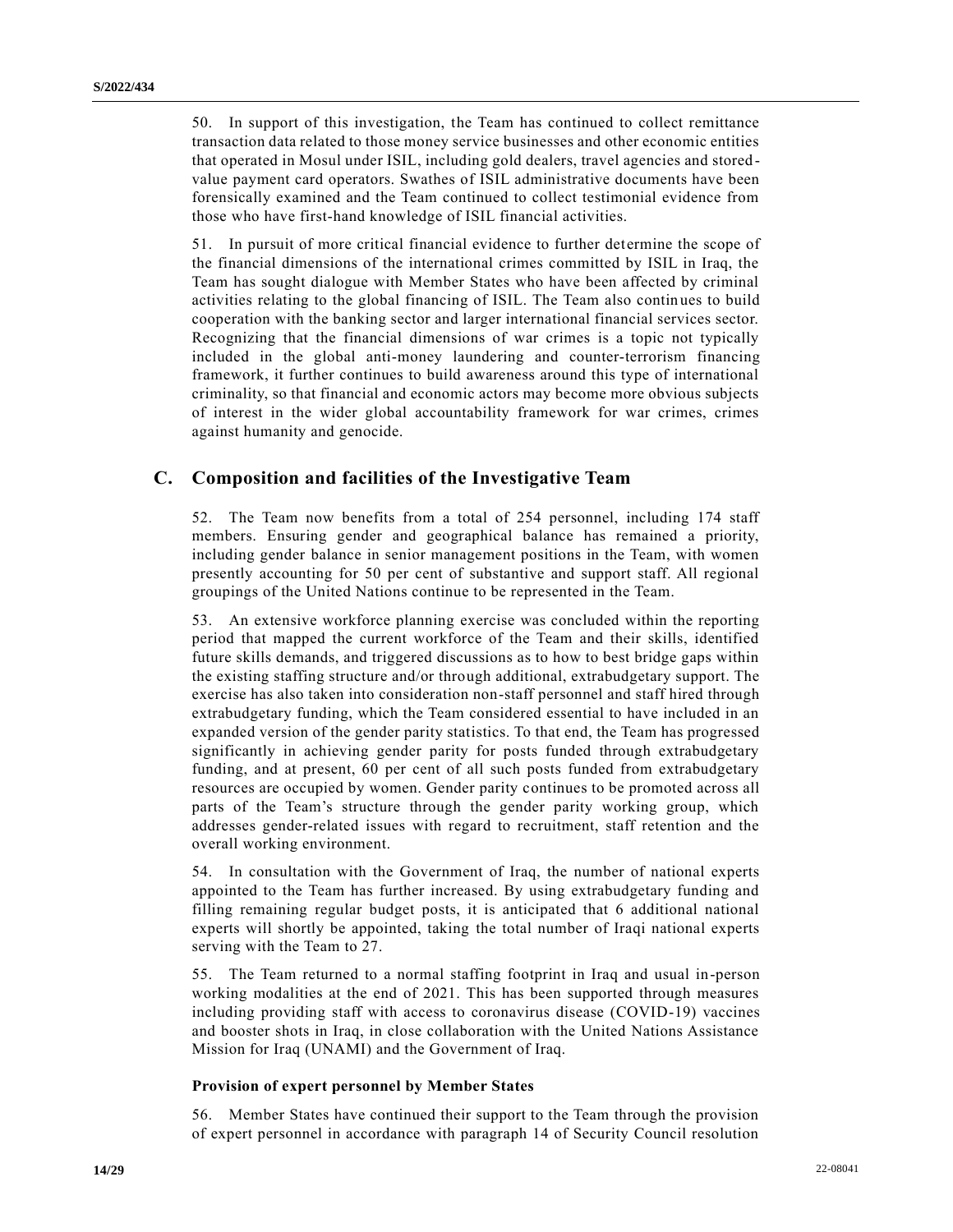[2379 \(2017\).](https://undocs.org/en/S/RES/2379(2017)) At the time of writing, there are a total of 10 experts provided by the national authorities of Egypt, Germany, Jordan, the Russian Federation, Saudi Arabia and Sweden. Previous contributions of expert personnel have also been provided by Australia and Finland. These significant contributions from Member States have also contributed towards the geographic diversity of its staffing composition.

57. The Investigative Team continues to welcome the nomination of national experts by Member States for secondment in support of its work. A call for nominations will be circulated in June to launch a new campaign for the recruitment of expert personnel to a range of roles that are viewed as particularly critical in supporting field investigations, the analysis and exploitation of evidence, the use of eDiscovery software, and forensic science.

# **III. Investigative activities: collection and storage of evidentiary material**

58. The first half of 2022 saw a full-scale return to regular field-based activities at an even greater frequency compared with pre-pandemic levels. Support from Iraqi national authorities, non-governmental organizations and local community partners has been critical in absorbing this surge in activity. These partnerships, paired with advanced technological tools, have helped the Team to significantly expand its evidence holdings.

## **A. Documentary, testimonial and digital evidence collection**

59. The collection of documentary evidence by the Team is driven by the need for a comprehensive, continuous and coherent approach to the landscape of potentially relevant evidentiary material. This has involved the implementation of activities to identify and preserve government and civil society collections of evidence and convert them into usable digital formats, including through major evidence digitization projects being conducted together with the Iraqi judiciary, Iraqi security services and the Kurdistan Regional Government.

60. To date, the Team has preserved and converted into usable digital formats a total of over 4.5 million physical pages of documentary evidence at courts across Iraq, in line with international standards. This effort has included the subsequent acquisition of digital copies of priority case files from courts in Baghdad and Mosul. At present, the Team is supporting the digitization of significant volumes of documentary materials on a daily basis, all of which had previously been available only in perishable paper format and were at serious risk of degradation or loss.

61. The Team has also begun to apply rigorous investigative and analytical approaches to large-scale collections of documentary evidence. During the reporting period, the Team undertook a detailed round of assessment missions throughout Iraq and the Kurdistan Region to update its understanding of the extent and nature of potentially available and relevant materials, and to more effectively and efficiently screen the evidence held by government entities and civil society actors. The result of that assessment is a picture of evidentiary holdings that is greater in volume than was previously understood. Iraqi courts alone, for example, hold active and closed ISIL and terrorism-related case files totalling more than 20 million pages.

62. Another result of this updated assessment exercise is that it has reinforced the Team's understanding that collections of documentary evidence contain multiple media formats, including information stored online and in various types of electronic devices. Paper records remain the largest source of potential evidence by phy sical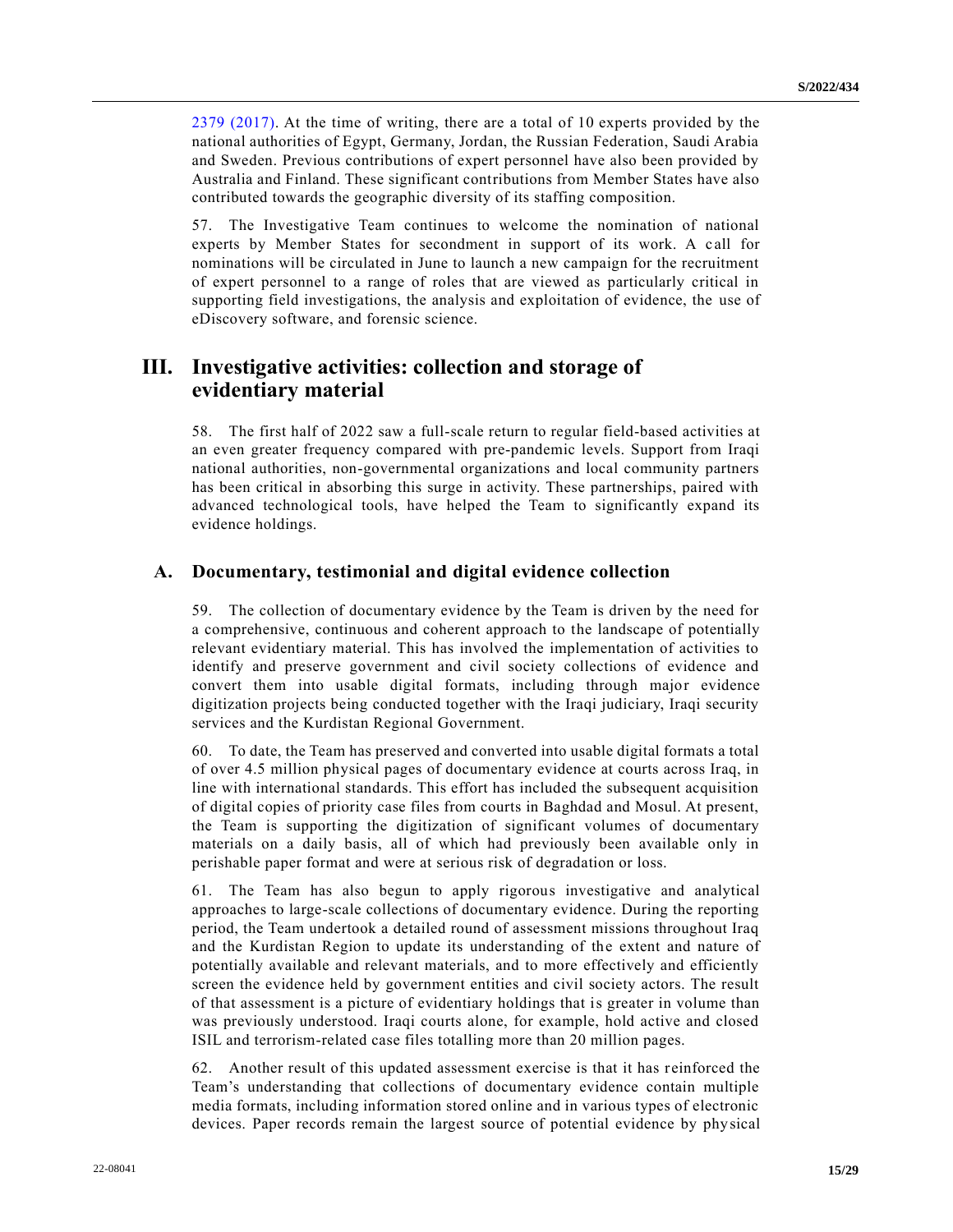volume, and the Team has made significant progress in enabling access to that complex store of information. It is anticipated that by the end of 2022, for example, the Team will have supported the digitization of more than half the total estimated number of pages of available paper documentary evidence in Iraq. The Team is grateful for the financial contribution of the European Union in support of that effort.

63. In parallel, and in cooperation with Iraqi authorities, the Team continued to work with evidence obtained from seized digital devices recovered from the battlefield. During the reporting period, several devices were identified for targeted analysis because of the large number of files and media stored on them. The data ultimately retrieved included ISIL photos, videos, official documents, weaponry, maps with marked locations and screenshots of conversations in instant messaging applications, all of which will allow the Team to continue with linking ISIL members to crime scenes and the commission of international crimes. The Team continues to address the challenge of scalability when dealing with large volumes of data and has developed a methodology for instantly filtering, segmenting and analysing the data to provide an insight into artefacts that would remain invisible during a manual search.

64. Online investigations, utilizing advanced open-source intelligence techniques and following international forensic best practice, continue to yield significant information that is pertinent to the Team and its work. A dedicated solution has been developed in-house to deal with the variety of sources containing non-Latin characters, the large amount of web-based evidence in need of collection, the volatility of web-based evidence in general, and the absence of a single industrybased solution to preserve these types of web-based evidence. The solution is designed to automate the collection of data from the Internet in a forensically sound manner, addressing the challenge of consistently preserving large amounts of webbased data at speed.

65. In applying that technology, open-source investigations have led to the collection of additional temporal and spatial data from ISIL propaganda videos relating to the mass killing of unarmed cadets and military personnel of Tikrit Air Academy in June 2014, in addition to retrieving web-based information and evidence relating to acts of violence committed by ISIL against the civilian population in Tikrit and Alam. Analytical reports produced as a result of these enhanced collection methods have contributed to identifying potential new lines of inquiry and providing corroborative evidence for strengthening case briefs produced by the Team.

### **B. Excavation of mass graves and return of remains**

66. During the reporting period, the Team continued its support for the excavation of ISIL mass grave crime scenes in Iraq and the return of remains identified on the basis of DNA to their families for dignified burial, with field-based forensic excavation work conducted at several key sites. Forensic evidence obtained from such sites, combined with key visual assets such as three-dimensional mapping produced using terrestrial laser scans, continue to play an important role in corroborating testimonial and documentary evidence obtained by the Team. In addition, the Team has acted upon new information received to establish the location of potential new ISIL mass grave sites for forensic assessment. The Team wishes to recognize the extrabudgetary support from the United States of America that enables the implementation of this priority activity.

67. The strong engagement with and collaboration between the Mass Graves Directorate of the Martyrs Foundation and the Medico-Legal Directorate of the Ministry of Health remain the cornerstone of the Team's investigative work. The joint mass grave investigations strategy agreed between the Team and the Government of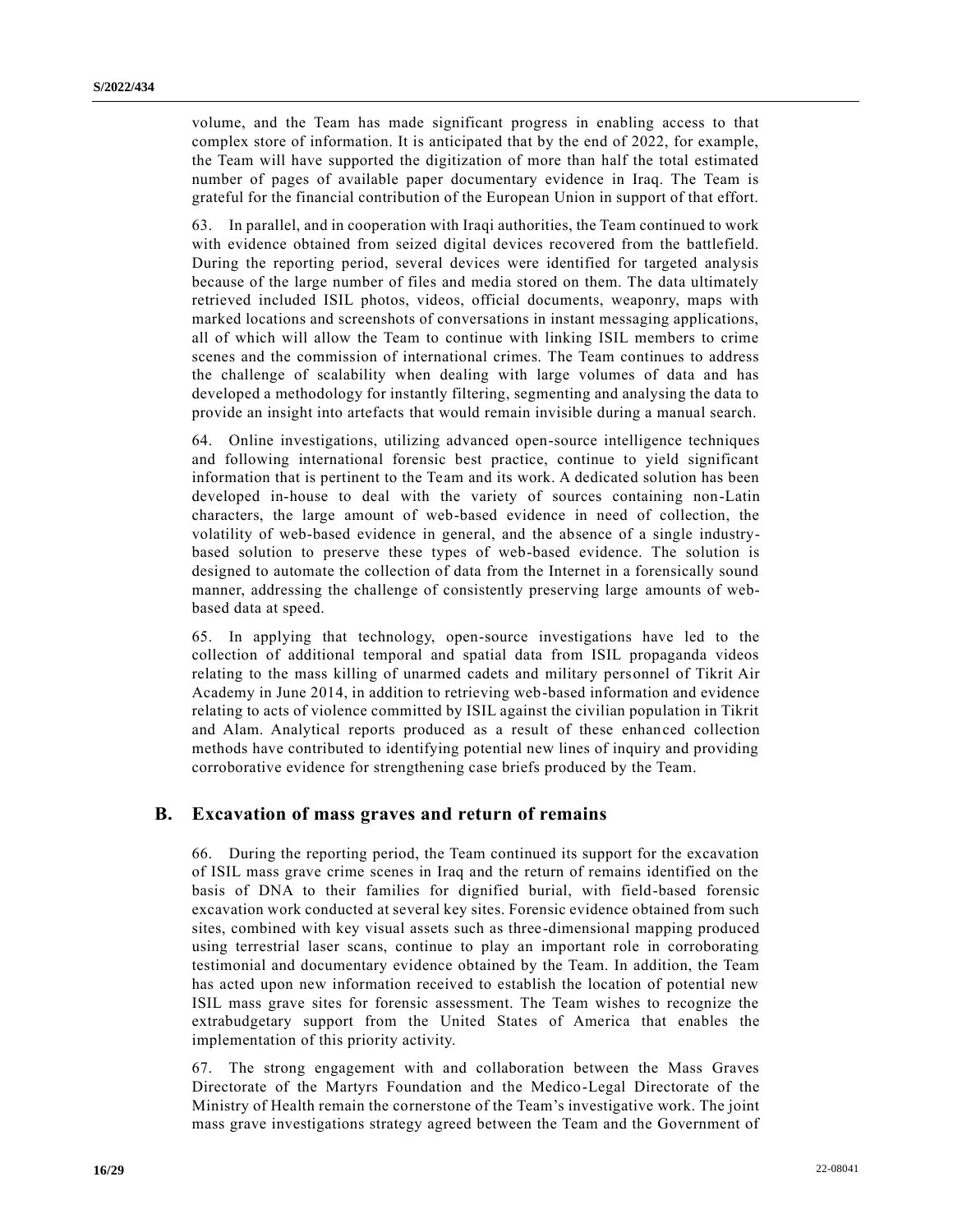Iraq, coupled with joint planning initiatives in late 2021, provided a clear framework and road map for the prioritization and implementation of excavation activities in 2022. During the reporting period, this common forensic strategy with the Government of Iraq was implemented successfully, with several key milestones accomplished.

68. Excavations at three mass grave locations at and around Hardan junction in Sinjar were completed in early March. Hardan junction is the alleged location of ISIL executions in August 2014 of members of the Yazidi community fleeing areas seized by ISIL. More than 50 bodies and multiple items of associated evidence were recovered at the site through the joint efforts of a team of field experts from the Mass Graves Directorate, the Medico-Legal Directorate and the Kurdistan Regional Government, notably from the Commission for Investigation and Gathering Evidence and the Ministry of Martyrs and Anfal Affairs. The Team continued its ongoing support for creating comprehensive three-dimensional maps throughout the excavation that, when combined with the detailed digital recording of human remains and evidence in situ being led by the Mass Graves Directorate, will enable the accurate digital reconstruction of the crime scene. Moreover, the detection of temporal change in the Hardan junction area through the exploitation of open-source dated satellite imagery, coupled with the real-time interrogation of the forensic landscape at the time of excavation, informed new lines of inquiry to be pursued by the Team.

69. Forensic archaeological excavations in Sinjar town of an additional three smaller grave sites relating to crimes committed against the Yazidi community were also concluded during the reporting period. This brings to 26 the number of grave sites holding Yazidi victims of ISIL investigated in close collaboration with the national authorities.

70. Forensic excavation work at Badush ravine relating to the execution of predominantly Shi'a prisoners from Badush prison continued in partnership with the Mass Graves Directorate and the Medico-Legal Directorate. A total of eight burial locations have been located and forensically excavated, with at least two locations having been determined to be primary execution and disposal sites, at this stage of the investigation. The analysis of the extensive number of human remains and associated evidence recovered from these mass grave crime scenes is ongoing. As a parallel undertaking, and in close collaboration with Iraqi authorities, the Team supported five outreach campaigns in the Governorates of Babil, Najaf, Karbala', Diwaniyah and Muthanna, enabling families of ISIL victims to come forward and contribute to the investigative effort through the formal registration of missing relatives from Badush prison and the provision of DNA reference samples to support the future identification and return of remains to the next of kin. The Team is grateful for the support of the respective governors for the conduct of these activities. Acting on intelligence shared by the national authorities, a joint assessment mission conducted with the Mass Graves Directorate and the Medico-Legal Directorate has yielded evidence of a new mass grave site located to the north of Mosul, possibly linked to the killing of Badush detainees in June 2014 given its proximity to the prison and the discovery of prisoners' uniforms in the mass grave.

71. Work to identify the victims in the mass grave sites previously excavated has continued, resulting in the DNA-based identification of 41 Yazidi victims during the reporting period, including 36 from Kuju village, of whom 16 were taken from the village in August 2014 and executed at the Solagh Institute several kilometres away. This brings the total number of victims from the Sinjar area identified using DNA based methods to 145. The Team provided logistical and financial support for a commemorative ceremony held in Kuju on 9 December 2021 for the 41 individuals identified. In collaboration with non-governmental organizations, the Team deployed psychosocial experts on site at the burial ceremony to ensure the provision of effective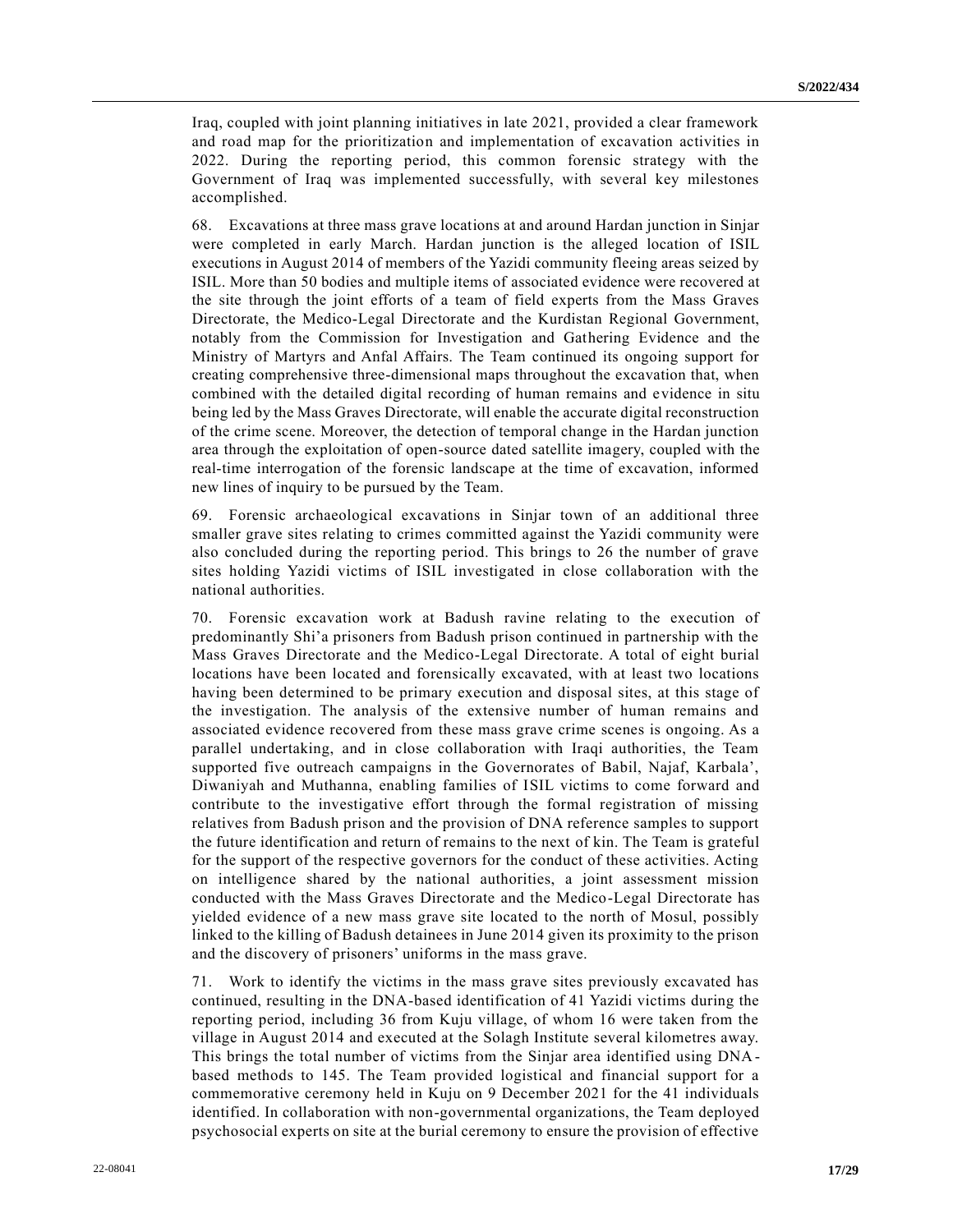psychological and emotional support to survivors and the families of victims. During the period of mourning, an ante mortem data and DNA reference sample collection campaign led by the national authorities and supported by the Team was conducted, augmenting the data collection efforts of previous campaigns focused on the Yazidi community.

72. Engagement with all affected communities is central to the victim-centred approach of the Team in the investigation of ISIL crimes. This provides a critical pathway for informing communities about the scope and complexity of forensic mass grave investigations and about the availability of localized psychosocial support for victims and survivors, and also provides the opportunity to listen to the needs and requests of the community in the conduct of return of remains ceremonies and to reflect on lessons learned. Details regarding specific outreach events held during the reporting period are contained in section IV.

73. The Team has worked with the Medico-Legal Directorate in the implementation of a state-of-the-art software platform at their dedicated DNA identification laboratory. The platform will strengthen the capacity of the laboratory to undertake the robust, science-based identification of the remains of victims. Further details are provided in section IV.

### **C. Storage, analysis and management of evidence**

74. The Team continued to prioritize its data storage and processing capacity in order to effectively harness its rapidly expanding evidence holdings, in particular with respect to multimedia. Significant developments during the reporting period, made possible through extrabudgetary funding from Denmark, allowed the Team to utilize new technologies to accelerate the processing of its evidence holdings while gaining systematic and automatic insights into its data without human intervention.

75. The "Zeteo" project transitioned into full production mode, allowing the Team to gain an awareness of its digital evidence holdings through the use of machine translation, the generation of image insights, and advanced video and audio data processing. Prior to the project, the Team did not have the ability to quickly gain insight into the multimedia stored in its holdings. Since its launch, the Zeteo application has successfully processed and indexed over 1,223 hours, or two months' worth, of video and audio evidence. This has resulted in the capture of more than 30,000 unique human faces for use in matching, which provides direct assistance in identifying evidence that is potentially relevant to ongoing lines of investigative inquiry. Using Zeteo, the Team has also begun to process and index its image - and photograph-based evidence consisting of approximately 850,000 files. This process generates a description of an image in human-readable language with complete sentences, providing the ability to identify highly relevant images.

76. In addition to Zeteo, the Team has procured and successfully put into full production two software applications, Rampiva and Passware. Rampiva is an eDiscovery workflow automation suite that has increased the data-processing throughput of the Team by more than 350 per cent. Within three months of its implementation, the software allowed the Team to clear the backlog of evidence to be processed and drastically reduced the time required from evidence collection to review, with the result that collected evidence is available to reviewers and analysts in a matter of days rather than weeks. Passware is a password- and encryptioncracking solution that includes a server containing 12 graphics processing units that is running decryption software to attempt to crack computer files at a rate of more than 250,000 passwords per second, enabling access to some encrypted ISIL files of high evidentiary value.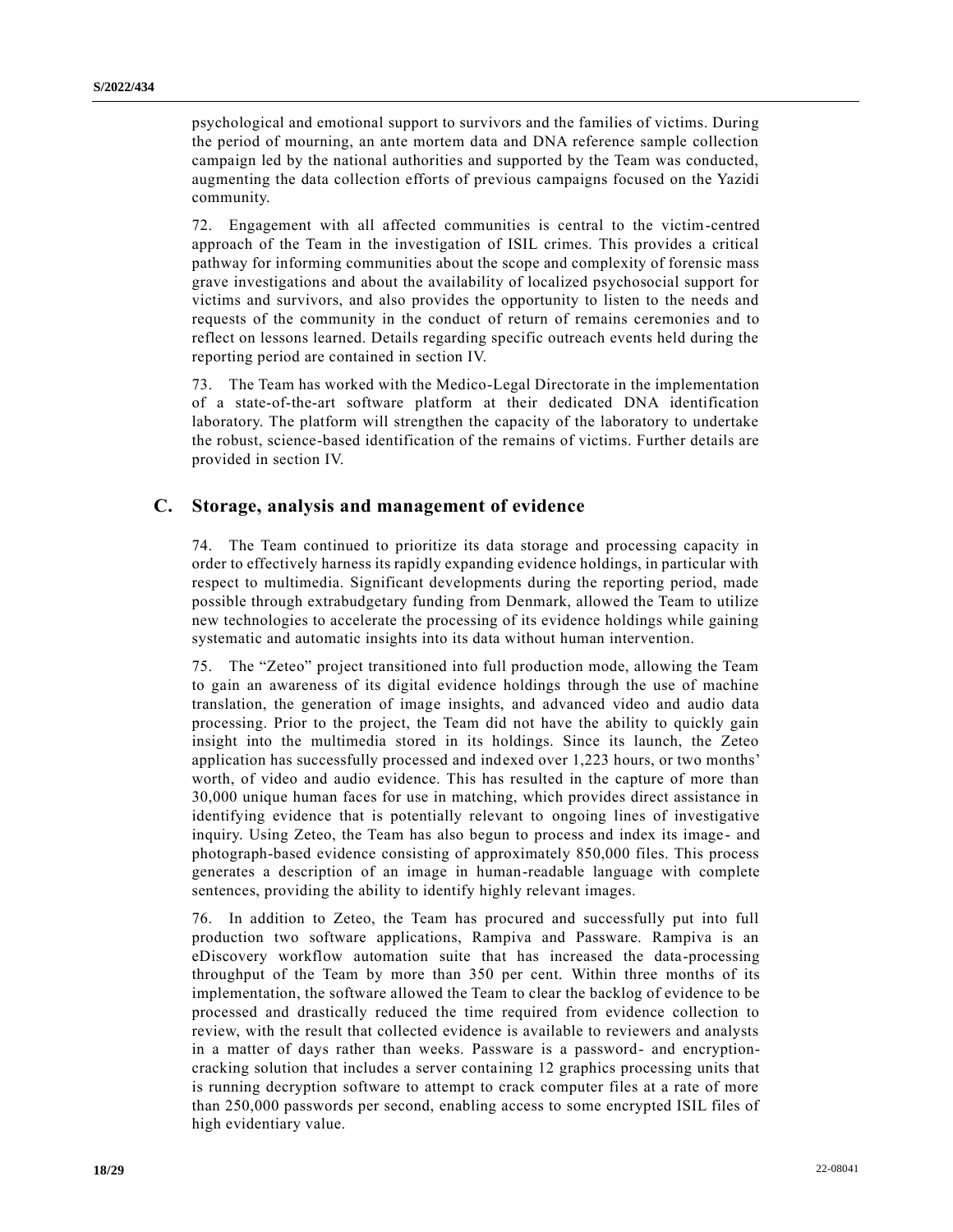# **IV. Delivering accountability in collaboration with national actors**

77. The effective delivery of the mandate of the Team continues to be founded on close partnerships with national actors across Iraq. During the reporting period, the Team further strengthened its relationship with national authorities, religious leaders, non-governmental organizations and other entities.

## **A. Engagement and cooperation with the Government of Iraq, including with the Kurdistan Regional Government**

78. During the reporting period, the Special Adviser prioritized regular engagement with senior components of the Government of Iraq, including the Office of the Prime Minister, the Presidency, the Ministry of Foreign Affairs and the National Security Advisory Council, to strengthen the common partnership between the two sides. In those consultations, the Special Adviser underlined the need for continued support for the Team and for progress towards delivering on the collective objective of international-standard trials reflecting the scale and nature of crimes committed by ISIL against the people of Iraq. In addition, the Special Adviser held regular meetings with the Chief Justice and Head of the Supreme Judicial Council, underlying the close cooperation with the Iraqi judiciary. He also met with the heads of the Investigative Court of Karkh, the Central Investigative Court of Rusafah and the Counter-Terrorism Court of Ninawa to thank them for their support for the investigative work of the Team and discuss further avenues of practical cooperation.

79. The National Coordinating Committee, chaired by the Deputy Minister for Foreign Affairs, continued to play an important role in helping to facilitate the work of the Team in line with the common strategic frameworks agreed during previous reporting periods. In January 2022, the Committee and members of the Team, led by the Committee Chair and the Special Adviser, respectively, held a workshop in Erbil to reflect on cooperation and define common areas of priority for the future. This included significant outcomes in terms of information-sharing; the capacity-building of national authorities; the organization of events to promote cooperation and the efforts of Iraq with respect to ISIL accountability; operational cooperation in the areas of mass grave excavations; the return of identified victim remains; victim identification campaigns; and the digitization and archiving of evidence. Currently, the Team and the Committee hold joint meetings each month to review progress on the priorities agreed at the workshop.

80. In particular, the Team appreciated the continuous cooperation of the representatives of the Kurdistan Regional Government. The Special Adviser held a productive meeting with the Minister of Interior of the Kurdistan Region during the reporting period, expressing his appreciation for the important contributions of the Ministry to the work of the Team, and in particular the Office of Rescued Yazidi Affairs and the Commission for Investigation and Gathering Evidence. The Team remains regularly engaged with the Office of the Coordinator for International Advocacy of the Kurdistan Regional Government and is particularly grateful for its daily support in facilitating the strategic and operational cooperation between the Team and Kurdistan Region authorities. The Team also wishes to express its appreciation for the support received from the Head of the High Judicial Council of the Kurdistan Region.

81. In terms of cooperation with the Government of Iraq, the Special Adviser placed particular emphasis on improving information-sharing during the reporting period, consistent with the terms of reference. Accordingly, the Team has sought to expand and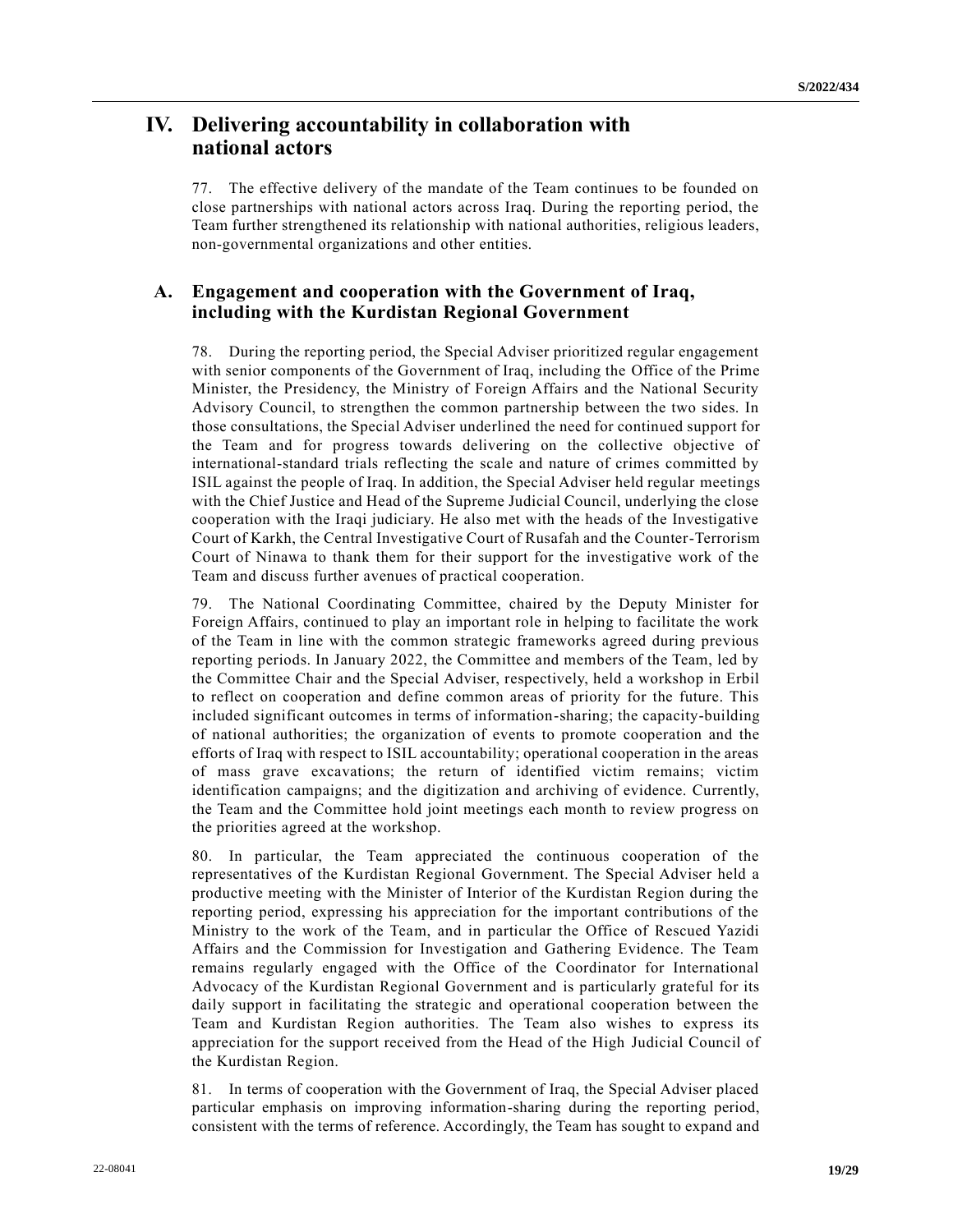deepen pre-existing arrangements made with select members of the Iraqi judiciary in 2021 that allowed for the sharing of information relevant to financial crimes committed in connection with ISIL activities in Iraq. Key findings of its investigations into the crimes against the Yazidi community and Tikrit Air Academy personnel were presented to members of the National Coordinating Committee, initiating a series of sessions planned by the Team to better convey the results of its investigative work. Finally, the Team is working closely with the National Security Advisory Council to conclude an arrangement that would enable the Team to share information in support of the development of application packages by Iraq to have individuals added to Security Council sanctions listings, and in support of asset freezing at the domestic level.

### **B. Strengthening the capacity of Iraqi authorities**

82. The Team continued to expand its efforts to share knowledge and provide technical assistance to Iraqi authorities in accordance with paragraph 39 of the terms of reference. The assistance has spanned several key areas, including mass grave site excavations, the digitization of evidence and evidence preservation, and forensic reporting techniques.

83. A defining achievement during the reporting period was the donation of a laboratory information system with DNA matching software to the DNA identification laboratory of the Medico-Legal Directorate, the culmination of a collaboration that began in May 2021 and the result of the constructive partnership between the scientists in the DNA laboratory and the forensic experts on the Team. The software solution represents the single largest donation to the Iraqi authorities by the Team and enhances their ability to perform DNA matches at scale and accelerate the return of identified remains to their next of kin. This has been complemented by an extensive training programme, with the first round of training delivered in February and March and training in DNA matching and software customization set for the next reporting period. DNA scientists at the Medico-Legal Directorate were the driving force behind the implementation of this initiative, the need for which they had identified on the basis of their understanding of the scale of the challenge to scientifically identify the victims of ISIL crimes in Iraq.

84. As referenced in section III, the Team has continued to help national authorities with the forensic excavation of ISIL mass grave crime scenes in Iraq. Forensic specialists on the Team continue to deploy and mentor Iraqi counterparts in the conduct of mass grave excavations, supported by routine planning and briefing sessions for each mass grave investigation. This continuous dialogue promote s realtime information-sharing, enhancing the collective understanding and interpretation of these types of crime scenes and ensuring the alignment of the activities of the national authorities with the investigative priorities of the Team. Furthermore, the Team provides sustained logistical and financial support for the targeted collection of data on missing persons, a necessary adjunct for contextualizing the elements of the crimes committed and contributing to the timely scientific identification of the bodies recovered from ISIL mass graves.

85. With respect to the preservation of documentary evidence held by Iraqi authorities and its conversion into usable digital formats, as also reflected in section III of the present report, the Team has significantly expanded the types of support that it provides to Iraqi authorities, including those of the Kurdistan Region. In line with the strategic plan agreed with the Supreme Judicial Council, the Team is now actively supporting the Iraqi judiciary in preserving and converting into usable digital formats ISIL-related judicial case files in eight priority courts. Those efforts have notably included direct in-house support for field investigations, such as in the production of digital surrogates of medical reports and witness statements shared by the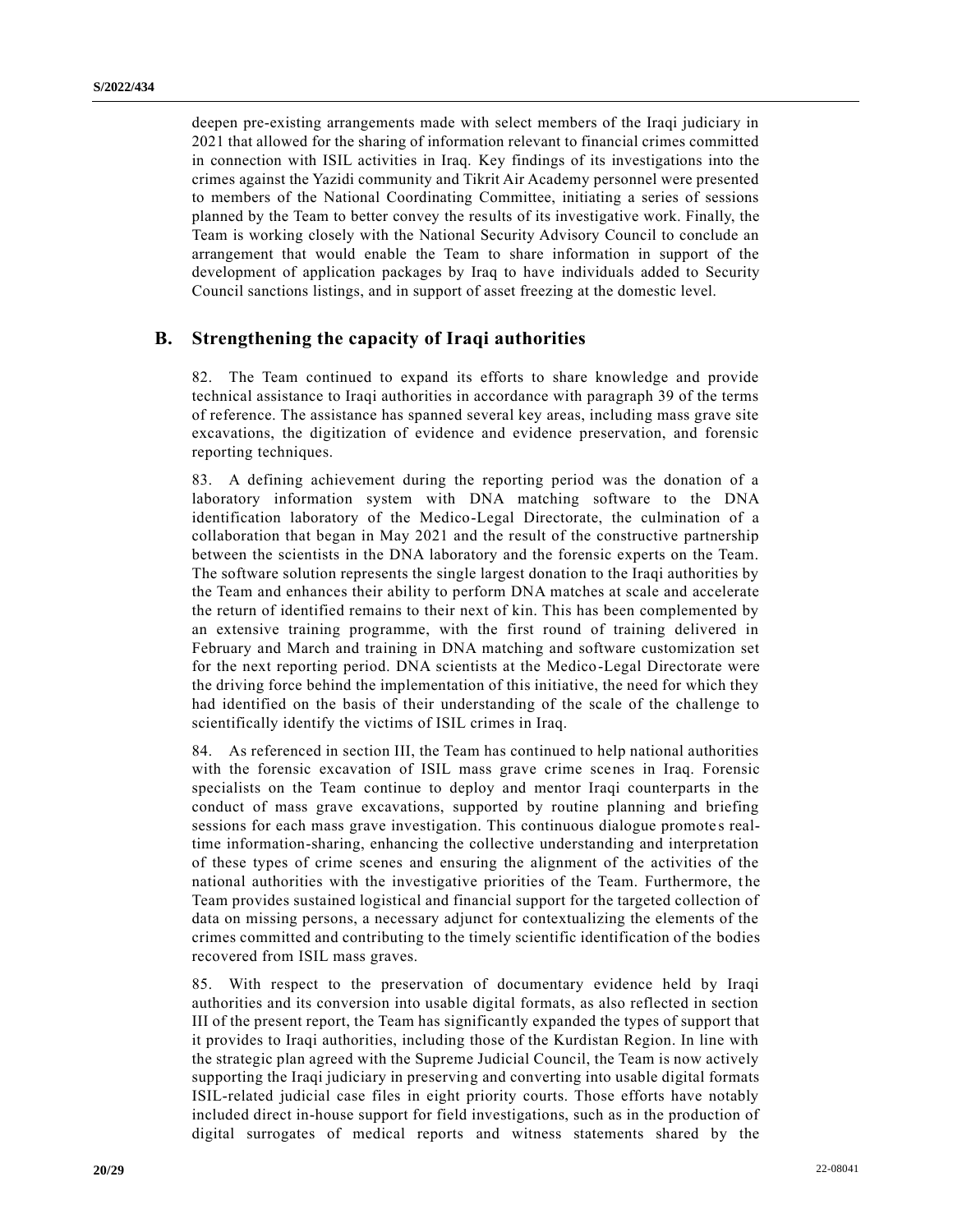Investigative Court of Tazah Khurmatu in connection with the chemical weapons attack carried out by ISIL. The Investigative Court of Karkh, the Central Investigative Court of Rusafah and the Counter-Terrorism Court of Ninawa have all reported significant time savings and staff efficiencies in their ability to expedite the retrieval of digitized case files.

86. Through effective coordination with the National Coordinating Committee and the National Security Advisory Council, digitization support has also been extended to relevant Iraqi security services. Moreover, the Team successfully delivered evidence management training to 25 Iraqi government and security service representatives at the Al-Nahrain Centre for Strategic Studies in Baghdad. In the Kurdistan Region, the Team has worked with eight local authorities to support the development of standard operating procedures with respect to the identification, preparation, transfer, receipt and processing of records. This collaboration was previously achieved through the completion of initial digitization work at the Commission for Investigation and Gathering Evidence in Dohuk, work that has since been performed by the Ministry of Interior of the Kurdistan Regional Government in Erbil. Records from the Office of Rescued Yazidi Affairs were also digitized, and the Team is currently assisting the Ministry of Interior in its efforts to process digital records of the Asayish.

87. Building upon the delivery of hands-on training in digital forensics and enhanced open-source investigation techniques to Iraqi authorities in Mosul, the Team has augmented its support through the donation of specialized equipment and the provision of workplace mentoring to establish digital forensics capacity at the Counter-Terrorism Court of Ninawa. The initiative serves as a sustainable solution to support the forensic acquisition of digital and open-source evidence by national authorities, in addition to securing the broadest possible usability and admissibility of the evidence in fair and independent criminal proceedings through the application of international standards of forensic best practice. The success of the pilot project has given impetus to the expansion of this training and mentoring programme to Iraqi authorities at three additional locations in Baghdad during the next reporting period, together with the donation of the requisite specialized equipment to ensure longer-term sustainability.

88. Support for Iraqi investigative judges and investigators in the development of case files for the prosecution of ISIL members for war crimes, crimes against humanity and genocide continued in the reporting period, reflecting the previous agreement with the Supreme Judicial Council. The Team works regularly with the Investigative Court of Karkh, the Central Investigative Court of Rusafah, the Counter-Terrorism Court of Ninawa and the Commission for Investigation and Gathering Evidence on the identification of key perpetrator candidates for case-building and the preparation of three specific case files that reflect their investigative focus and the independent investigative results of the Team. Recognizing that the work of the Team is rapidly shifting from structural investigations to the development of case files against perpetrators, the Special Adviser established a dedicated case-building unit within the Team to facilitate and increase capacity in support of this priority and specific area of cooperation with the Iraqi judiciary. The Team appreciates the extrabudgetary support from Denmark to help advance this work.

89. The Team has also continued its support with respect to the establishment of a dedicated witness protection department within the Government of Iraq. At the request of the National Coordinating Committee and the Ministry of Interior, and in close coordination with the department, the Team developed a five-day pilot witness protection train-the-trainer course during the reporting period that is slated for delivery in June 2022. The Team is in discussions with the Kurdistan Regional Government regarding the delivery of a similar witness protection capacity-building course tailored to its authorities as well.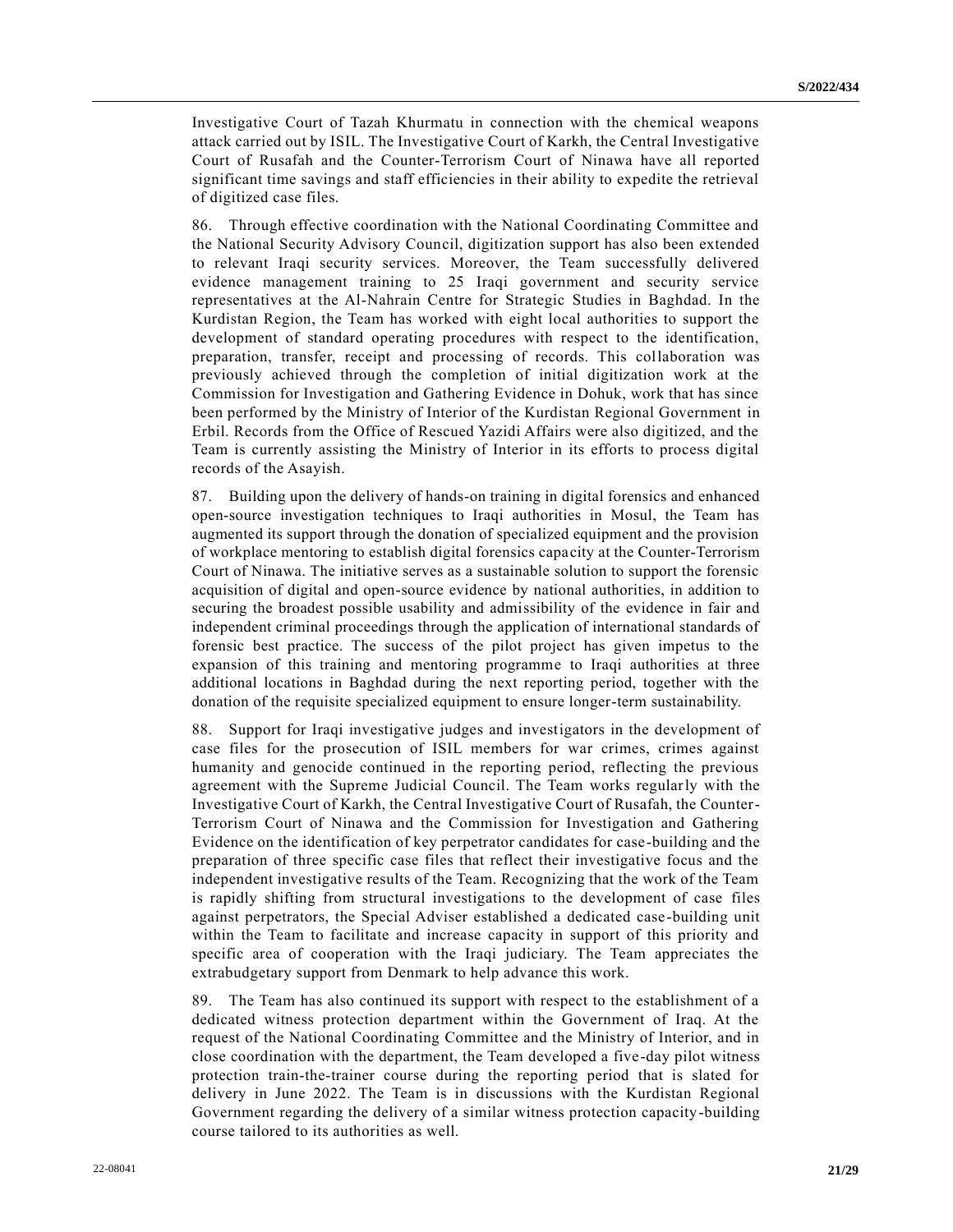90. At the request of the Ministry of Labour and Social Affairs, the Team has developed a three-phase training programme covering basic psychosocial skills, programme management and train-the-trainer skills, targeting up to 80 social workers and psychologists in the Psychosocial Department and the Women's Social Welfare and Protection Department. Training started during the reporting period and is scheduled to be completed by December 2022. Furthermore, at the request of the Ministry of Justice, the Team is in the process of developing a package for training prison staff working with such detainees in psychosocial support.

91. The Team wishes to recognize Finland and the Netherlands for their extrabudgetary contributions to the work of the Team in the areas of witness protection and psychosocial support.

## **C. Working in partnership with all elements of Iraqi society**

92. To ensure that its investigative work is informed by the knowledge and experience of all affected communities in Iraq, the Team has continued to prioritize its engagement with religious actors, survivor groups, non-governmental organizations (NGOs) and community leaders.

93. In line with the victim-centred approach of UNITAD, two outreach events were held in the Kurdistan Region in November, prior to the second return of identified Yazidi remains to Kuju village, Sinjar, on 9 December 2021. The first outreach event, which was held in Qadiya camp, where many relatives of the Kuju victims reside, allowed the Yazidi community to learn more about the identification process and address any concerns they had. The second outreach event connected Yazidi representatives, civil society organizations and other key actors with the relevant national authorities and UNITAD representatives. The Special Adviser took part in the commemorative event held in Kuju to honour the return of the identified remains of 41 Yazidi victims in a burial ceremony. The outreach events in preparation of the burial ceremony enabled Yazidi women to call for a more prominent presence at the cemetery, resulting in specific provisions being made to ensure that they were seated centrally at the ceremony and took an active role in the community-led event. Furthermore, outreach activities to connect with affected Yazidi and other communities in additional internally displaced persons camps in the Kurdistan Region were conducted in April 2022 to ensure a continuum of engagement with all those affected by ISIL crimes. UNITAD is grateful for the continued support of the Kurdish authorities in this regard.

94. The Team continues to work closely with a wide range of civil society actors, including international and local non-governmental organizations, in line with the operational needs of different UNITAD investigative teams and relevant non-governmental organizations. During the reporting period, the Team completed a detailed mapping exercise, identifying key non-governmental organizations that are in possession of documentary and battlefield evidence that is yet to be incorporated into the evidence holdings of the Team. In an initial operational step based on this analysis, the Team has concluded an arrangement that will allow for the transfer of 22,000 survivor and witness statements to the Team in the next reporting period. The Team has also put initial plans in place to conduct a similar exercise with civil society organizations that is focused on documenting the destruction of cultural heritage by ISIL in Iraq.

95. The UNITAD-NGO Dialogue Forum continues to serve as an important platform for knowledge-sharing and the exchange of best practices with Iraqi and international non-governmental organizations in areas relevant to the investigative work of the Team. In the past six months, the Forum has convened two virtual events: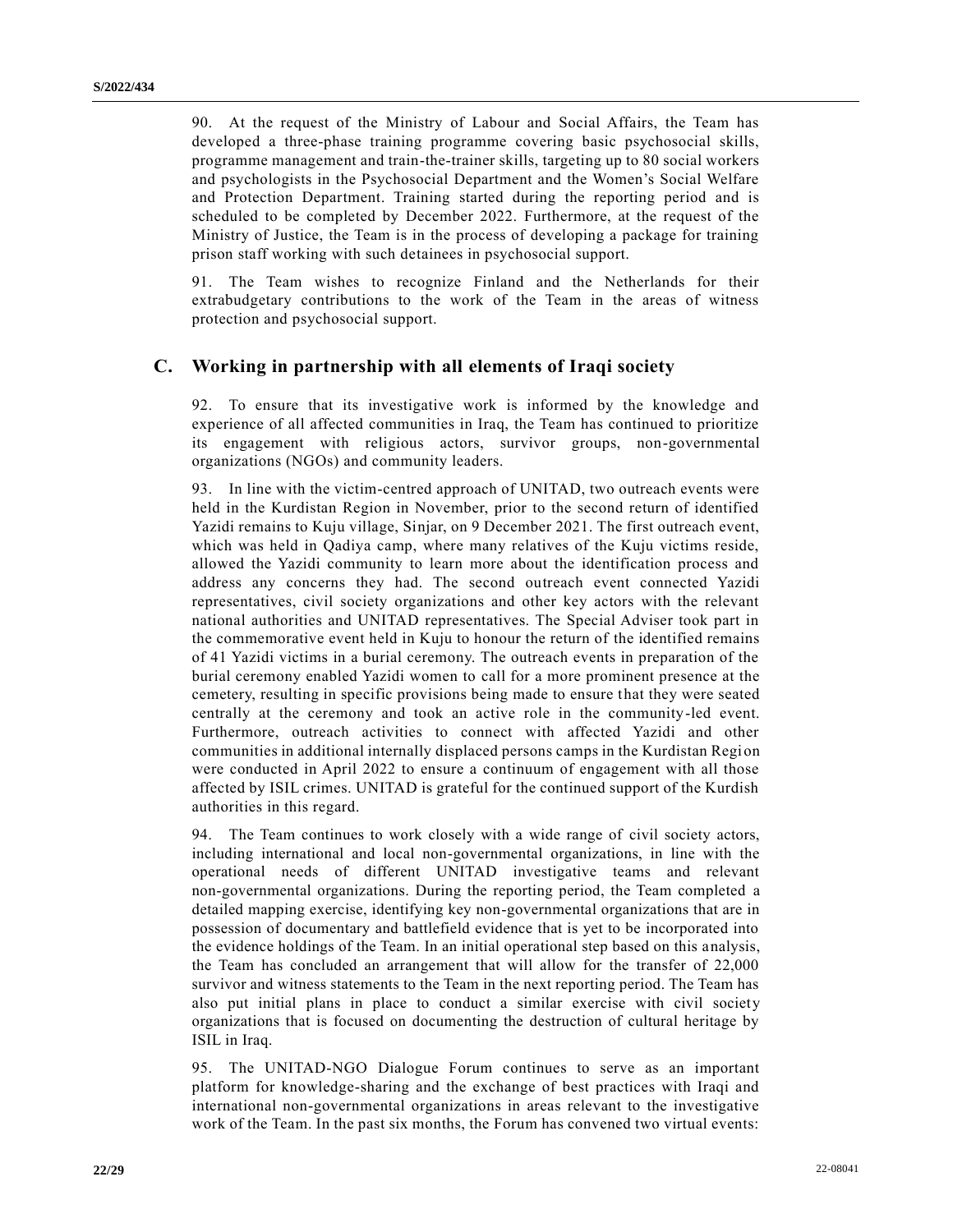the semi-annual plenary meeting, held on 15 February 2022, and a fourth thematic round-table meeting, on ISIL crimes in the destruction of cultural heritage, to be held on 31 May 2022. During those events, participants discussed ways in which the Team could strengthen its cooperation with non-governmental organizations in order to ensure the effective implementation of its mandate. During the plenary meeting, a survivor is invited as a speaker to bring the perspectives of different survivors' and victims' groups to the Forum, in order to inform the ongoing discussions. The Forum has grown into a key convening umbrella that brings together UNITAD, international and local non-governmental organizations and survivors' groups.

96. As part of its continuous engagement with interfaith leaders, UNITAD, together with the office of the Special Adviser to the Secretary-General on the Prevention of Genocide, partnered with the United Nations Development Programme (UNDP) presence in Iraq to convene the second high-level conference on the Interfaith Statement on the Victims and Survivors of Islamic State in Iraq and the Levant (ISIL/Da'esh), which was held on 18 May 2022 in Baghdad. The conference was aimed at building upon the momentum generated by the adoption of the landmark Interfaith Statement of March 2020 by the religious leaders of the Chaldean Catholic, Kaka'i, Shi'a, Sunni and Yazidi communities of Iraq, under the auspices of the office of the Special Adviser on the Prevention of Genocide and UNITAD. More than 40 faith leaders from across Iraq participated in person in the conference, including some who were parties to the Interfaith Statement. The one-day conference was aimed at ensuring that accountability, as an integral part of sustainable social cohesion, remains at the heart of the support that the United Nations is providing to religious leaders and actors in Iraq, in order to advance healing, trust-building, reconciliation and social cohesion and to counter hate speech. The convening of the conference coincided with the first visit to Iraq by the Under-Secretary-General and Special Adviser on the Prevention of Genocide, Alice Nderitu. The Special Adviser and Head of the Investigative Team, Christian Ritscher, together with Ms. Nderitu, the Deputy Special Representative of the Secretary-General for Iraq and Resident and Humanitarian Coordinator, Irena Vojáčková-Sollorano, and the Resident Representative of UNDP in Iraq, Zena Ali-Ahmad, took part in the conference and engaged with interfaith leaders, reflecting the "One United Nations" approach in Iraq and building upon the work that UNDP Iraq has been doing with interfaith leaders over the past two years.

97. On 19 and 20 May 2022, Mr. Ritscher and Ms. Nderitu conducted joint field visits to Sinjar, where they visited the Kuju school memorial, the mass grave of the Yazidi mothers at the Solagh Institute and the mass grave recently excavated in Hardan. They also visited the Khankah internally displaced persons camp, the Free Yezidi Crafts and Enterprise project and the Yazidi community bakery. The two Special Advisers met extensively with Yazidi survivors in Kuju, Hardan and Khankah, answering their questions and listening to their concerns.

# **V. Cooperation in support of the activities of the Investigative Team**

## **A. Engaging Member States and providing support to ongoing national proceedings**

98. Pursuant to the mandate and terms of reference, the Team has continued to ensure that its investigative and analytical work is targeted in order to effectively support ongoing accountability processes relating to the international crimes of ISIL.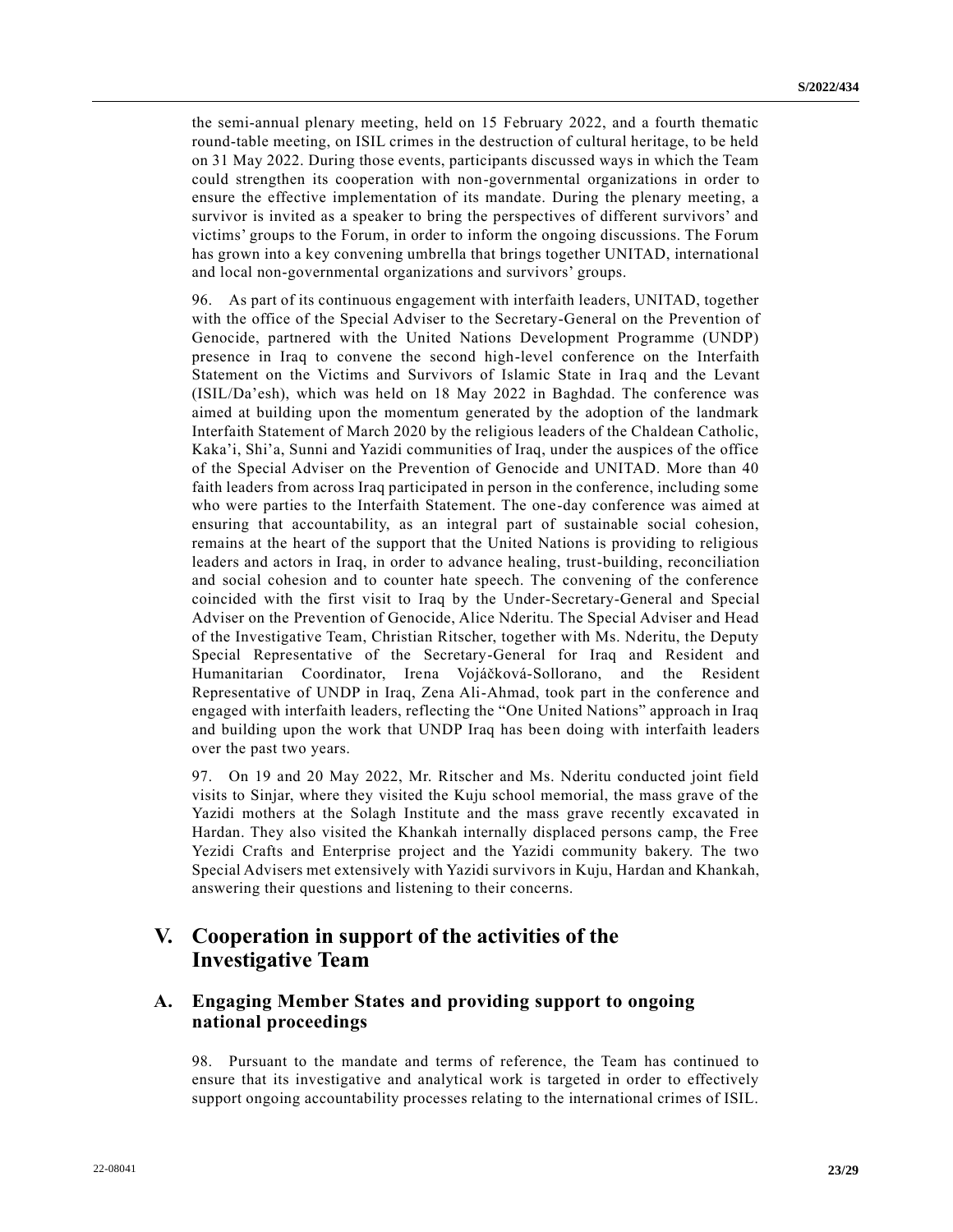99. In Iraq, the Team has worked to strengthen the evidentiary and legal basis on which international criminal proceedings against ISIL may be taken forward. Building capacity within the judiciary to investigate and develop international crimes cases, as outlined in section IV, remains the priority for advancing this objective. The Team has focused on hands-on mentoring to implement the practical case-building modality during the reporting period, as indicated in section IV. With a view to expanding a core group of officials from the Iraqi judiciary that are competent in the areas of international criminal and humanitarian law, the Team will continue the training of select investigative judges and investigators during the next reporting period.

100. The Team remains ready to support and guide any national initiative aimed at the establishment of a legal basis for the prosecution of ISIL members in Iraq for international crimes. Such a legal basis would give full effect to the aforementioned training and mentoring of judicial officials, paving the way for the possibility of international criminal proceedings against ISIL being held in Iraq. The Team continues to receive regular updates on the progress of such initiatives and remained active in the relevant technical and legal discussions that were held during the reporting period.

101. In parallel, the Team has continued to strengthen its ability to provide support for ongoing national proceedings in Member States. A total of 15 Member States have requested assistance from the Team with respect to ongoing investigations and prosecutions. The ability of the Team to collect testimonial evidence from witnesses in direct response to requests for assistance, combined with its capacity to identify corroborating internal ISIL documentation from digital battlefield evidence, has been of significant assistance in supporting investigations by national authorities. During the reporting period, the Team has provided support for several investigations that are expected to lead to judicial proceedings.

102. In one case, the Team supported the Swedish Prosecution Authority in relation to the trial of a Swedish woman for committing international crimes, in particular war crimes, during her time with ISIL. The support provided by the Team included expert testimony in relation to ISIL practices on the enlistment, conscription and use of child soldiers. She was ultimately convicted during the reporting period for her failure to protect her minor son from being recruited and used as a child soldier by ISIL in battle, during which he subsequently died.

103. In another instance, the Team assisted the Portuguese national counter-terrorism police in a case against two Iraqi brothers from Mosul. The Team initiated an investigation in Mosul and sought the assistance of the Iraqi judiciary and law enforcement there, in particular that of the Head of the Counter-Terrorism Court of Ninawa. UNITAD and the Iraqi judiciary worked together to locate witnesses and obtain their statements. UNITAD then shared that evidence with the Portuguese authorities, which led to the arrest and prosecution of the two men for membership of a terrorist organization (ISIL). Furthermore, the Team has made it possible for the witnesses to testify by video link from the premises of UNITAD in as part of the pretrial proceedings currently ongoing in Portugal. Evidence from these witness testimonies may lead to additional charges related to crimes committed in Iraq, which will then form part of the subsequent trial proceedings.

104. The Team continues to develop its dedicated database by collating and crossreferencing evidence relating to foreign terrorist fighters, which has been successfully used to provide evidence to Member States. Furthermore, the Team started to include victim- and witness-focused data during the reporting period, in particular in relation to Yazidi women and children held in captivity by ISIL, along with information on their captors and their locations of captivity. The Team also started to work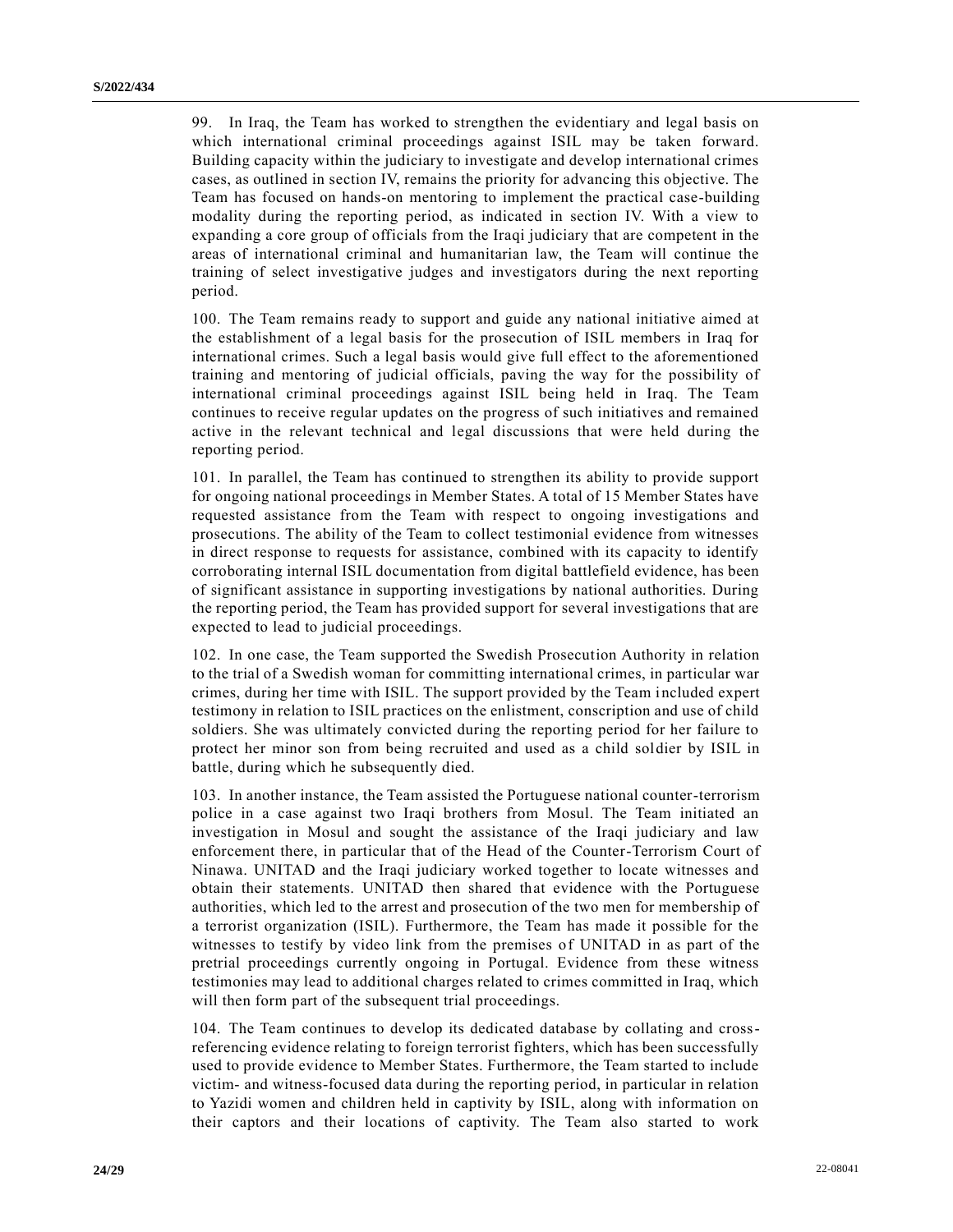collaboratively with Iraqi judiciary counterparts on flagging to Member States persons of interest allegedly associated with ISIL who have committed crimes in Iraq but have since fled abroad.

### **B. Ensuring coherence with United Nations system entities**

105. During the reporting period, the Team strengthened cooperative modalities with well-established partners within the United Nations system while also putting in place new channels for collaboration.

106. In April 2022, the Team became part of the United Nations Global Counter-Terrorism Coordination Compact framework. Areas of focus for engagement with entities within the Compact will include prosecution, rehabilitation and reintegration; research into chemical and biological weapons use by non-State actors and terrorist groups; countering the financing of terrorism; and the sanctions listing of ISIL members. The Team continues to be a member of the Global Framework for United Nations Support on Syrian Arab Republic and Iraq Third Country National Returnees. It is active in the technical coordinating committee in Iraq set up to give effect to that framework, in the joint scoping exercise and in the technical talks between the European Union and the United Nations under the framework. As part of these discussions, the Team has been striving to explore and propose priority issues that will set the scene for concrete recommendations in terms of the accountability and prosecution of ISIL members.

107. Engagement with the Security Council Committee pursuant to resolutions [1267](https://undocs.org/en/S/RES/1267(1999))  [\(1999\),](https://undocs.org/en/S/RES/1267(1999)) [1989 \(2011\)](https://undocs.org/en/S/RES/1989(2011)) and [2253 \(2015\)](https://undocs.org/en/S/RES/2253(2015)) concerning Islamic State in Iraq and the Levant (Da'esh), Al-Qaida and associated individuals, groups, undertakings and entities, chaired by the Deputy Permanent Representative of Norway to the United Nations, and with the Analytical Support and Sanctions Monitoring Team, increased during the reporting period to advance the initiative to support the Government of Iraq in the development of application packages for the purpose of adding individuals to Security Council sanctions listings. The Team is also working closely with UNDP and the United Nations Office on Drugs and Crime, along with the European Union Advisory Mission in Iraq, both in the development and delivery of the witness protection training programme that is outlined in section IV.

108. As mentioned in paragraph 96 above, UNITAD brought together the office of the Special Adviser on the Prevention of Genocide and the UNDP office in Iraq to ensure that the work of the three entities with Iraqi interfaith leaders is synthesized and harmonized, consistent with the "One United Nations" approach.

109. Finally, the Team expresses its appreciation for the cooperation with and continued support of the Office of the United Nations High Commissioner for Human Rights, including through the Human Rights Office of UNAMI.

### **C. Cooperating with other entities**

110. Engagement with academic institutions, private sector entities and other partners in the work of the Team continued during the reporting period.

111. Cooperation with the Human Rights in Trauma Mental Health programme at Stanford University continued in order to strengthen practices pertaining to trauma informed aspects of investigations. Following the joint publication of the *Trauma-Informed Investigations Field Guide* and a complementary *Reference Guide* in 2021, experts from the Team joined the programme team at the Stanford campus in April 2022 to hold a high-impact seminar on ensuring a trauma-informed approach to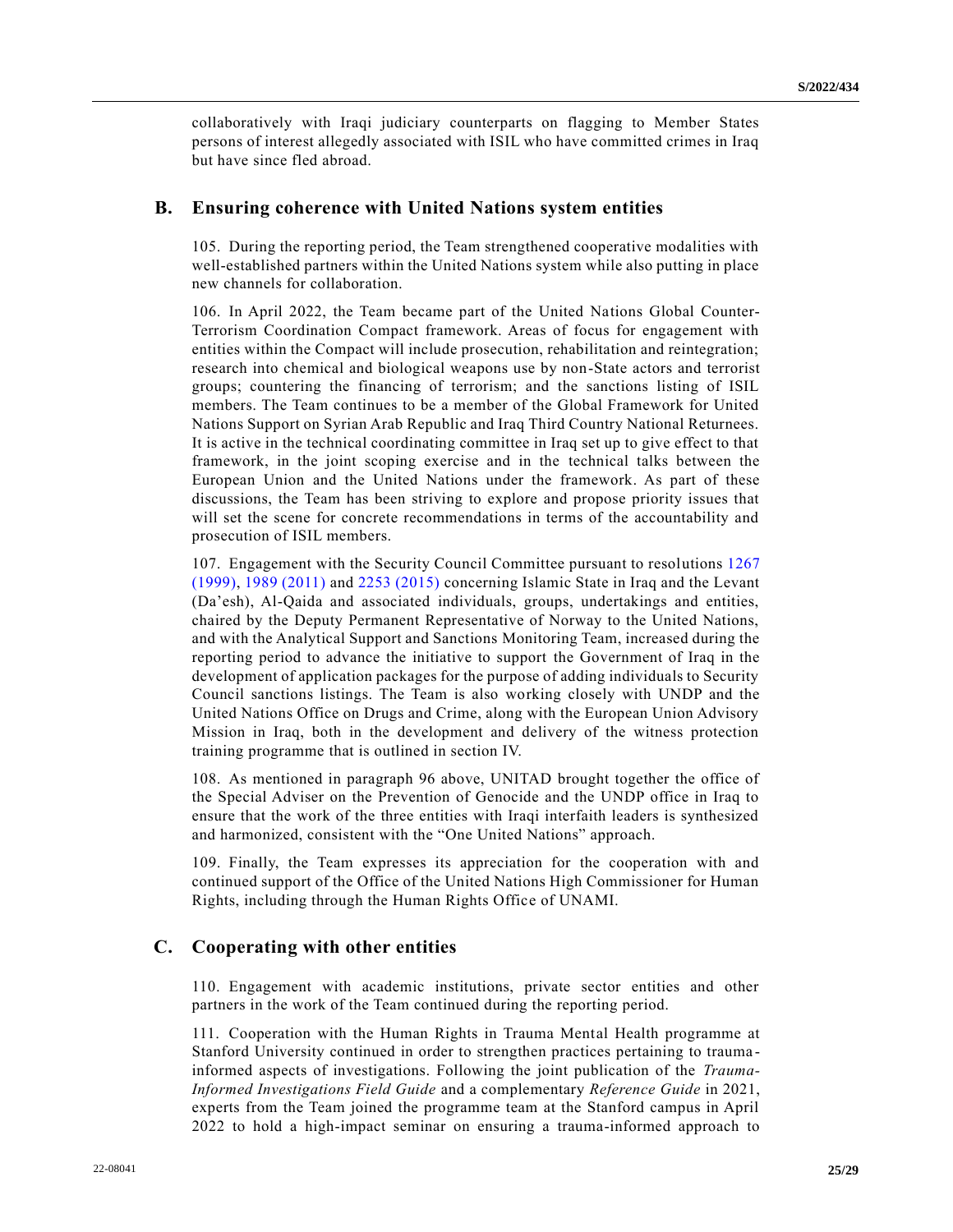accountability for the crimes committed by ISIL. The event gained the interest and backing of a wide audience supportive of the mandate and of the accountability efforts being made by the Team.

112. With the European Union, the Team has remained highly involved in the network of the European Union Agency for Criminal Justice Cooperation for the prosecution of genocide, crimes against humanity and war crimes and participated at its last session, held in The Hague, the Netherlands, on 6 and 7 April 2022, thereby demonstrating its commitment to supporting judicial authorities throughout Europe . Similarly, the Team has maintained its crucial role as the analytical and supporting platform for the joint investigation team created by the national prosecution authorities of France and Sweden to investigate core international crimes committed by ISIL against the Yazidi community. UNITAD provided support to national prosecution authorities from six Member States, including France and Sweden as the creators of the team and four States as observers. Under this framework, UNITAD took various coordinated investigative steps, including focused witness interviews with Yazidi witnesses in both Iraq and outside jurisdictions, the collection of battlefield evidence relating to Yazidi enslavement networks operated by foreign ISIL members, and searches within its own evidence holdings. In the joint investigative action, a victim-centric approach was adopted that was aimed at minimizing victim re-traumatization, through the incorporation of inputs from numerous authorities into a single line of questioning, and at identifying and exploiting key linkages between foreign terrorist fighters across jurisdictions to further prosecutorial action in numerous Member States.

# **VI. Promoting accountability globally**

113. In line with his mandate pursuant to paragraph 3 of Security Council resolution [2379 \(2017\),](https://undocs.org/en/S/RES/2379(2017)) the Special Adviser has continued his efforts to promote, throughout the world, accountability for crimes committed by ISIL and to work with survivors to ensure that their interests in achieving accountability for ISIL are fully recognized. Continuing the approach from previous reporting periods, the Special Adviser has sought to draw on the lessons learned from the investigative work of the Team in Iraq in order to promote good practice globally with respect to the investigation and prosecution of ISIL crimes.

114. Moreover, the Team established a partnership with the Ministry for Foreign Affairs of Iraq to organize a series of joint special events in cooperation with Iraqi embassies abroad, in order to highlight the joint efforts and ongoing cooperation between UNITAD and the Government of Iraq, in particular the Iraqi judiciary, in different areas of investigations, in pursuit of accountability for ISIL crimes.

115. On 13 April 2022, the Team, together with the Embassy of Iraq in Berlin and the Federal Foreign Office of Germany, co-hosted a special event in Berlin entitled "Investigating financial dimensions of war crimes, crimes against humanity, and genocide: international legal and regulatory framework", which brought together experts from UNITAD and the Iraqi judiciary to present the results of their close cooperation on financial investigations, an exemplary area upon which UNITAD wants to build in terms of information-sharing. The event was an opportunity to gather experts in international criminal law and the banking sector, as well as German officials from different offices to see first-hand the ongoing work of the Team and explore potential cooperation in areas of mutual interest. More than 50 participants took part in the event, which was held in person and presented an excellent opportunity for direct interactions between all those present, most of whom were meeting for the first time. The Team is grateful for the financial support of Germany,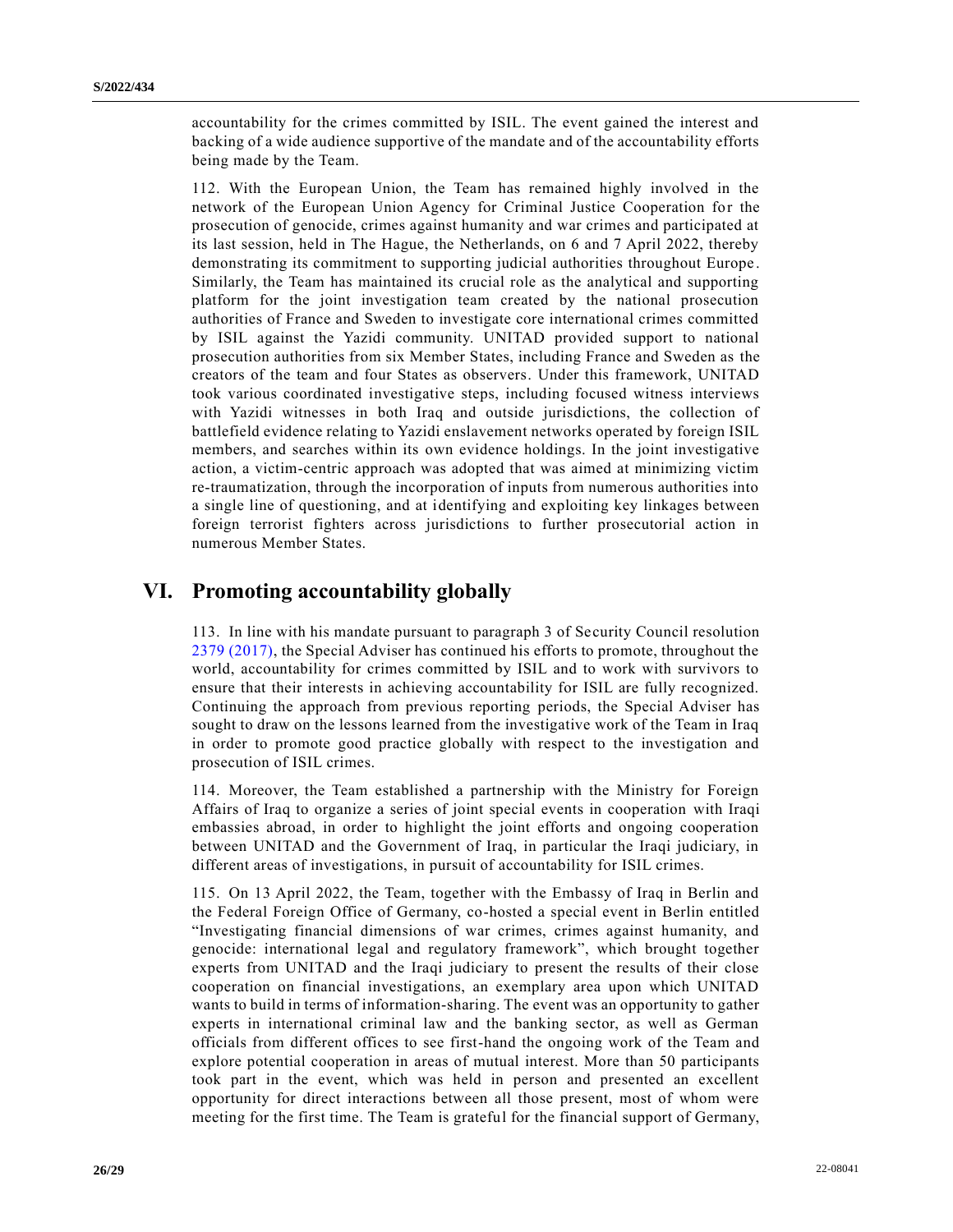which supports the work of the Economic Crimes Unit of UNITAD. The Unit is in charge of this investigative work.

116. On 10 June 2022, the Team and the Permanent Mission of Iraq to the United Nations in New York will co-host a special event at United Nations Headquarters in New York entitled "The pattern of mass killing: ISIL crimes against Tikrit Air Academy personnel", focusing on the investigations of UNITAD and the Iraqi judiciary into the crimes committed against the cadets of Tikrit Air Academy, also known as "Camp Speicher", in June 2014.

117. Finally, during the reporting period, the Team once again partnered with SITU Research, to produce a multimedia production about the mass killing of cadets and military personnel of Tikrit Air Academy, which will be shown during the special event.

## **VII. Funding and resources**

118. The Team has been able to make progress in pursuing the core functions of its mandate through regular budget funding, notably for critical sta ffing, which accounts for the most significant part of its funding requirements. The Team continues to consider more efficient ways of using its operational budget, including through employing virtual means of meeting and training, without compromising the value of in-person engagements and capacity-building activities. To ensure sustainability, the Team has increasingly made efforts to allocate regular budget funding to core infrastructure, such as for its information system and software, which was initially under its trust fund. This approach has become even more timely with the rising demand for such investments due to the increased evidence holdings that require international-standard equipment and software for processing and analysis.

119. The Team therefore remains grateful for the financial contributions to the trust fund from Denmark, France, India and Slovakia during the reporting period. The contribution from India will provide critical support to two underfunded areas of its investigations: the destruction of cultural heritage by ISIL, and its development and use of chemical and biological weapons. UNITAD will utilize this funding to add modern investigative tools to assist in expediting investigations in these areas. The financial support from France will be used to ensure the continuation of key field activities within Iraq. Both France and India are new donors to the Team. The contribution from Denmark will build upon previous Danish support to UNITAD efforts in the areas of building capacity, harnessing technology and investigating gender-based crimes and crimes against children.

120. Extrabudgetary funding remains crucial to maintaining operations and progress in the full implementation of its mandate. As the tempo of investigations in Iraq and requests for assistance from Member States increase, the demands on UNITAD systems and staff make extrabudgetary resources even more vital. The increasing volume of requests for assistance that the Team receives from Member States is particularly challenging and requires capacity to be increased so that it does not divert resources from other priority activities of the Team. Fundraising during the reporting period has been challenging because of the ongoing economic impact of COVID-19 and the deprioritization of ISIL in terms of funding earmarked for accountability efforts.

121. The Team is currently engaged in dialogue with several existing donors to explore the continuation of the funding currently being provided. This will be crucial to ensuring that progress towards ISIL accountability is sustained. There are positive indications that extrabudgetary funding will continue for field investigations and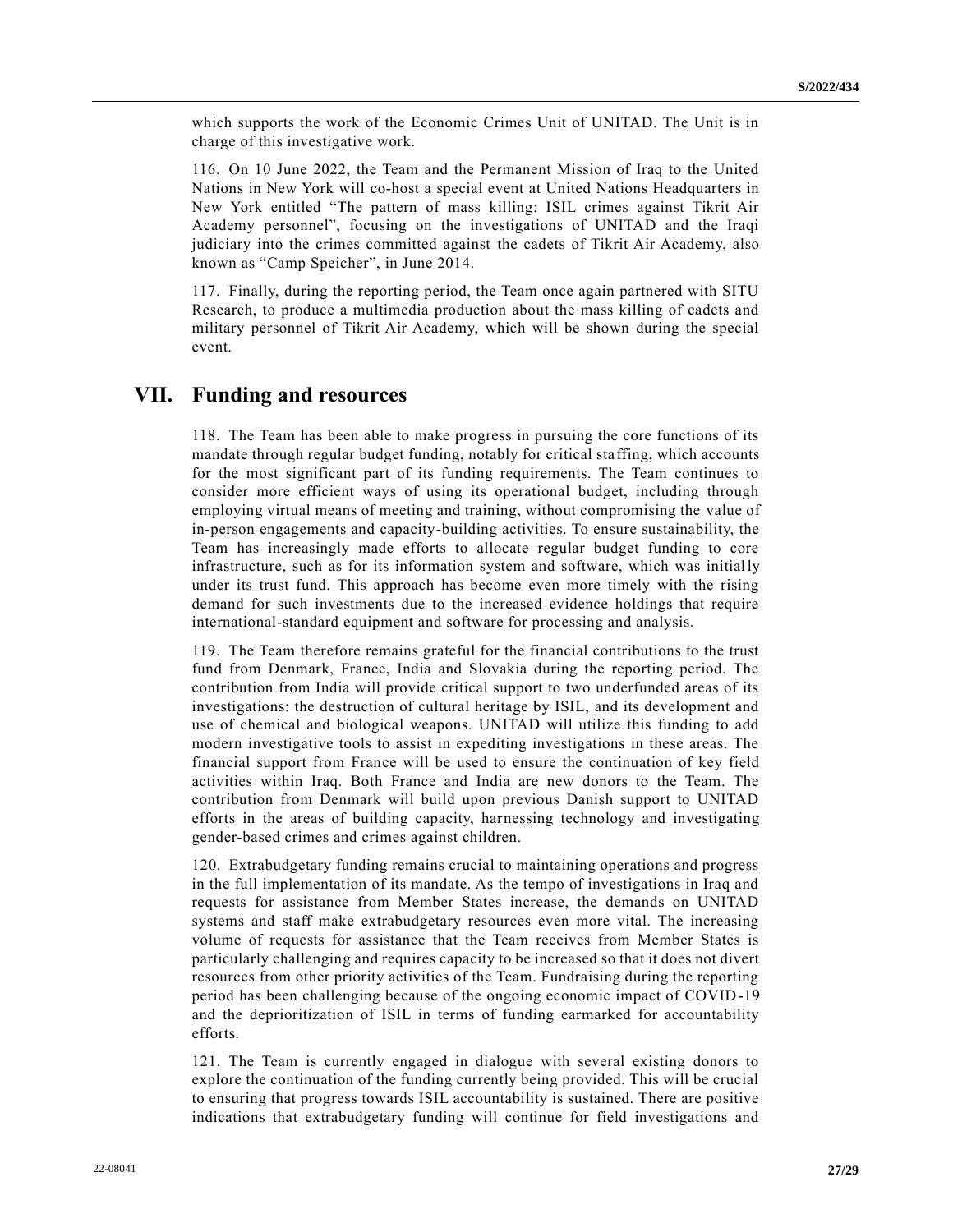thematic investigations; the digitization and archiving of ISIL evidence; mass grave investigations; and capacity-building for the Government of Iraq, including the Kurdistan Region.

122. The Team continues to encourage further contributions of funds, equipment and services from Member States, as well as from regional and intergovernmental organizations, in support of the implementation of its mandate, in accordance with paragraph 14 of Security Council resolution [2379 \(2017\).](https://undocs.org/en/S/RES/2379(2017))

# **VIII. Looking forward**

123. The Team plans to continue to implement its strategic vision and provisional completion strategy, as outlined in section VIII of its previous report. In this regard, the Team will be prioritizing the following areas during the next reporting period:

(a) Completion of case assessment reports with respect to the following priority areas of investigation:

(i) Crimes committed in relation to the development and use of biological and chemical weapons by ISIL;

(ii) Crimes committed against the Christian community.

(b) Completion of initial findings in support of new lines of inquiry within existing investigations:

(i) Crimes against cultural heritage;

(ii) Crimes committed against the Sunni community;

(iii) Crimes committed against Kaka'i, Shabak and Shia Turkmen communities;

(iv) ISIL leadership and hierarchical structure in Mosul and in Tall Afar;

(v) Crimes committed against the lesbian, gay, bisexual, transgender and queer community;

(vi) Role of the ISIL *diwan* for natural and buried resources (*Diwan al-Rikaz*), antiquities trafficking, and the crime of pillage.

(c) Supporting additional mass grave excavations in Sinjar and Tall Afar, and initiating the second phase of the evidence digitization and archiving project, with the goal of deepening the available evidence to augment the development of case files in cooperation with the Iraqi judiciary.

(d) Continuing the provision of training in international criminal and humanitarian law to Iraqi investigative judges and investigators in partnership with the International Nuremberg Principles Academy and capacity-building for hands-on mentoring in the preparation of perpetrator case files.

(e) Engaging, at the request of the Government of Iraq, in the continued provision of technical expertise to support the adoption of national legislation in Iraq allowing for the prosecution of ISIL members for war crimes, crimes against humanity and genocide.

(f) Continuing to keep Iraqi authorities, including the Kurdistan Regional Government, informed of the key findings of investigations conducted by the Team, and advancing modalities that would enable the Team to share information, such as through Security Council sanctions listing or in the area of ISIL financing, consistent with the terms of reference.